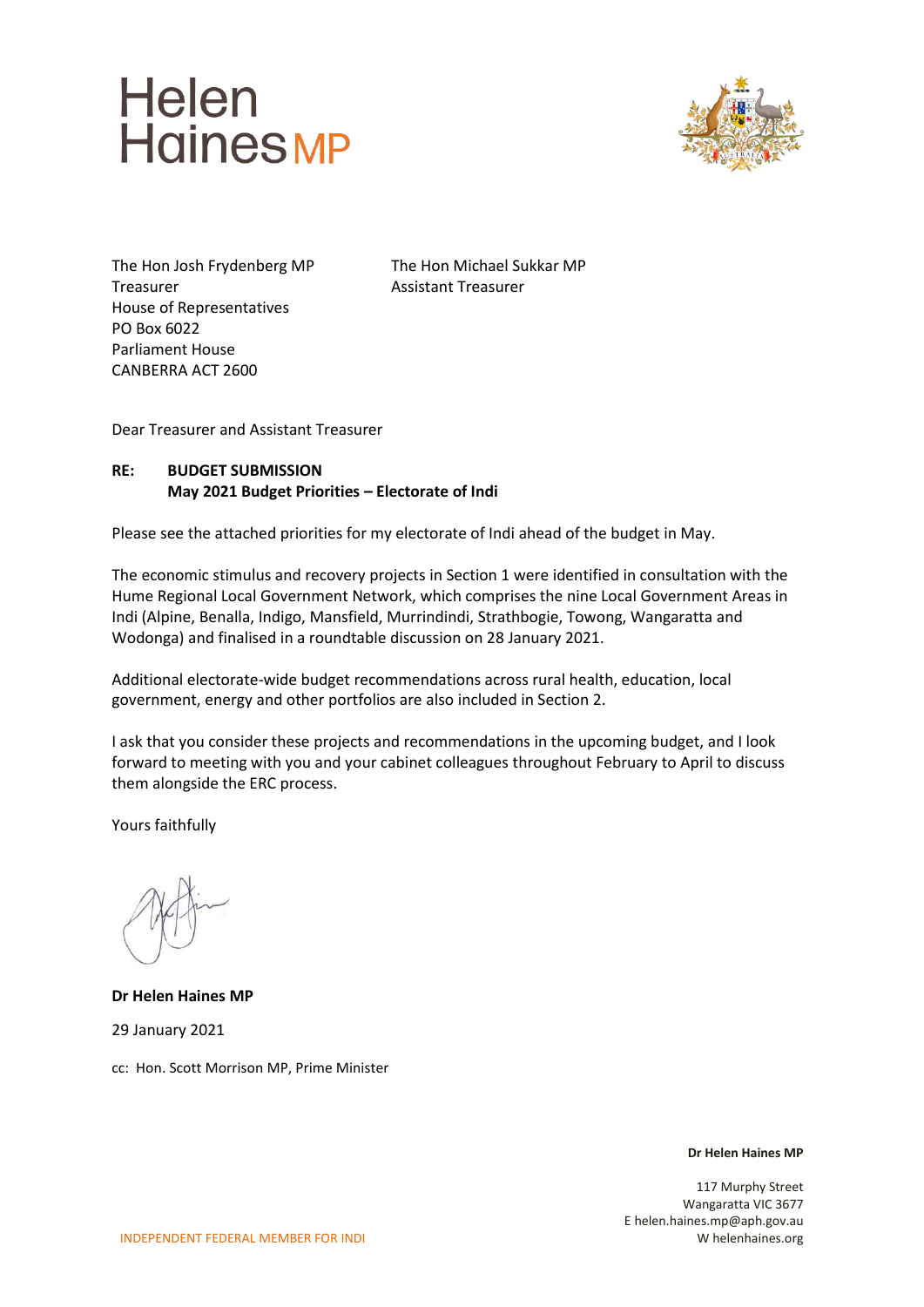

#### **1.0 Resilience, Revitalisation and Recovery – Local Economic Stimulus Opportunities**

#### **1.1 Co-fund up to \$135 million in high-impact shovel-ready regional tourism projects**

The North East tourism industry, including the Alpine Shire and Victorian High Country, was heavily impacted by the 2019-20 bushfires, with widespread closures, evacuations and direct fire damage. The subsequent COVID-19 pandemic and recurrent lockdowns have resulted in an extended period of economic change and uncertainty for business operating across Victoria's High Country.

The visitor economy is critical to the economic recovery of the region, accounting for over 20% of gross regional product and 25% of employment. Visitor, expenditure and employment losses have continued to increase since January. In the six months to June 2020, the region lost up to 1.6 million visitors – approximately 95% of the business as usual market. Visitor expenditure also fell by between \$400 and \$639 million in the same period and up to 6,390 jobs were disrupted or lost.<sup>1</sup>

The \$250 million package for regional tourism announced in the special budget in October 2020 was welcome but falls far short of activating the potential of shovel-ready regional tourism projects.

**An opportunity exists for the Government to establish a permanent Regional Tourism Infrastructure Fund – similar to the now retired Tourism Demand Driver Infrastructure program – to provide ongoing support for projects in bushfire- and lockdown-affected regions with strong domestic tourism potential like Indi.**

The \$250 million national package announcement in the special budget in October 2020 also lacked sufficient funding for tourism marketing campaigns to maximise the benefits of infrastructure spend.

**Government funding of \$3 million to peak tourism body Tourism North East will enable a highimpact, local and place-based marketing campaign to drive tourism back to the area. Tourism North East has a proven track record of delivering successful domestic campaigns, most recently leveraging \$1.1 million in marketing spend into \$30 million in return to the visitor economy in 2019.**

<sup>1</sup> Economic Impact Analysis January – June 2020, *Tourism North East*, June 2020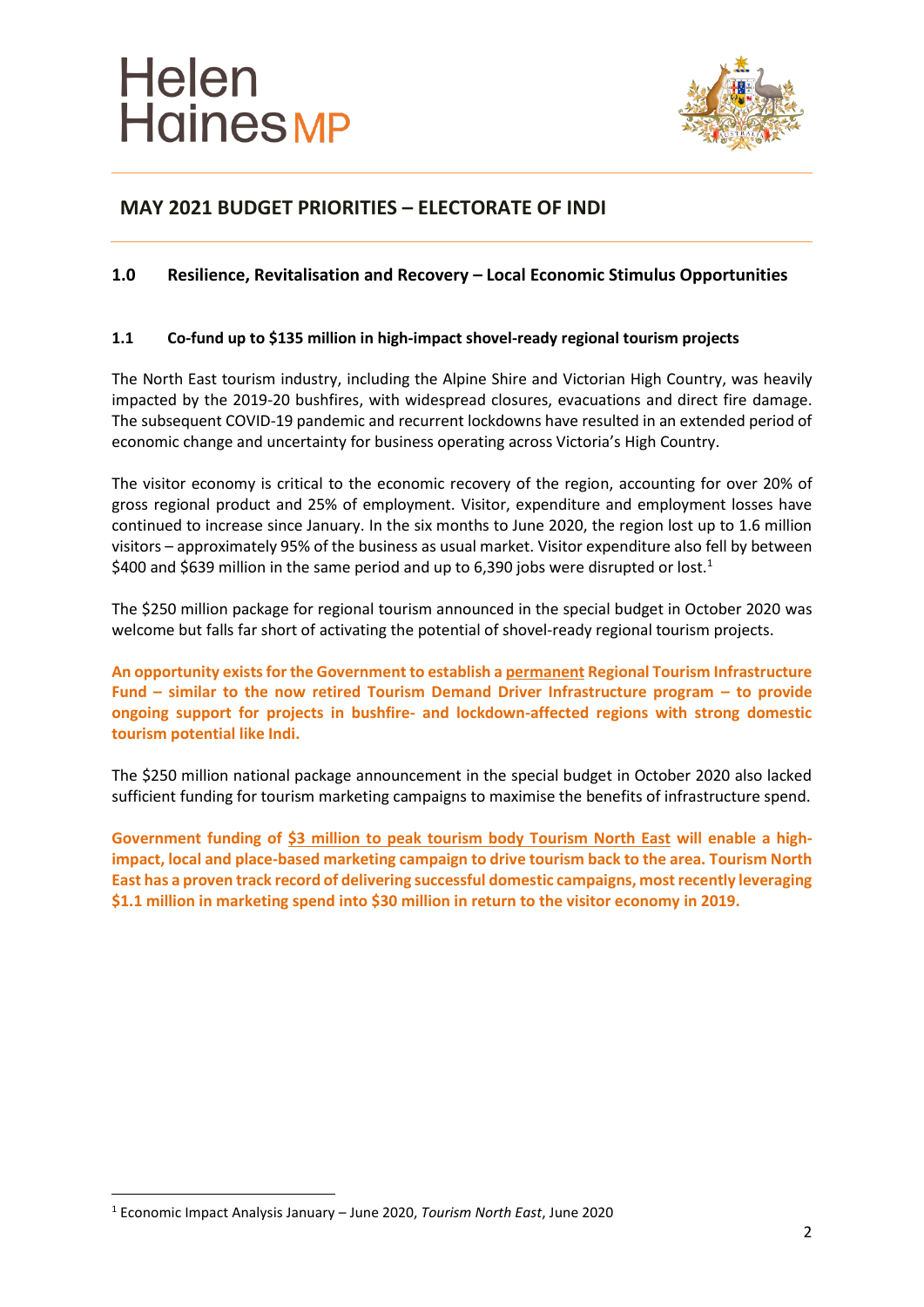

### **Table 1: Indi regional tourism projects awaiting funding <sup>2</sup>**

| <b>TOURISM PROJECT</b>                                                 | <b>DESCRIPTION</b>                                                                                                                                                                                                                                                                                                                                                                                                                                                                                                                                                       | <b>CTH REQUEST</b>                             |
|------------------------------------------------------------------------|--------------------------------------------------------------------------------------------------------------------------------------------------------------------------------------------------------------------------------------------------------------------------------------------------------------------------------------------------------------------------------------------------------------------------------------------------------------------------------------------------------------------------------------------------------------------------|------------------------------------------------|
| The Falls to Hotham<br><b>Alpine Crossing</b>                          | A hero product for the Alpine region and one of four<br>iconic walks for Victoria, this project will develop the<br>57km five-day hike through the Alpine National Park<br>from Falls Creek to Mt Hotham to attract domestic<br>and international tourism. In 2020, the Victorian<br>Government committed \$15 million for Phase One<br>implementation of this project, with a further \$17<br>million sought to complete and activate the<br>experience.                                                                                                                | \$17 million<br>plus existing<br>state co-fund |
| <b>Murray to Mountains</b><br><b>Rail Trail</b><br><b>Enhancements</b> | This project aims to make the Murray to Mountains<br>Rail Trail the pre-eminent rail trail in the Southern<br>Hemisphere, drive repeat visitation and position the<br>Trail as a 'must do' accessible cycling experience to<br>Australian and international audiences. The project<br>includes public art, landscaping, improved amenity<br>options and new commercial opportunities across<br>seven sections of the trail.                                                                                                                                              | \$11.6 million                                 |
| <b>Growing Mt Hotham</b><br>Project                                    | Capital works to increase amenity and pedestrian<br>safety of the Mt Hotham precinct including<br>realignment of Great Alpine Road, a transit<br>interchange and town square.                                                                                                                                                                                                                                                                                                                                                                                            | \$4.2 million                                  |
| <b>High Country Rail</b><br><b>Trail extension</b>                     | An iconic cycle path linking the Victorian High Country<br>between Wodonga and Corryong this project will<br>create cycle trail infrastructure that will build the<br>region's economic development opportunities<br>through increasing tourism visitation and multiday<br>cycle experiences. This will prompt small business<br>investment and local industry development into trail<br>enhancements activities including bike hire, tours,<br>accommodation and farm gate food experiences,<br>creating local employment and building community<br>economic resilience | \$3 million                                    |
| <b>Hothouse Theatre</b><br><b>Upgrade</b>                              | Redevelopment of the theatre and offices of the<br>nationally acclaimed and one of only two regionally<br>located producing theatre companies. This project will<br>give new life to one of the region's key cultural<br>tourism assets, allowing greater opportunities for<br>professional creative development and performance,<br>engagement with our indigenous community and<br>improve educational offerings. The project has an                                                                                                                                   | \$2.9 million                                  |

<sup>2</sup> Please note, projects are not listed in order of priority.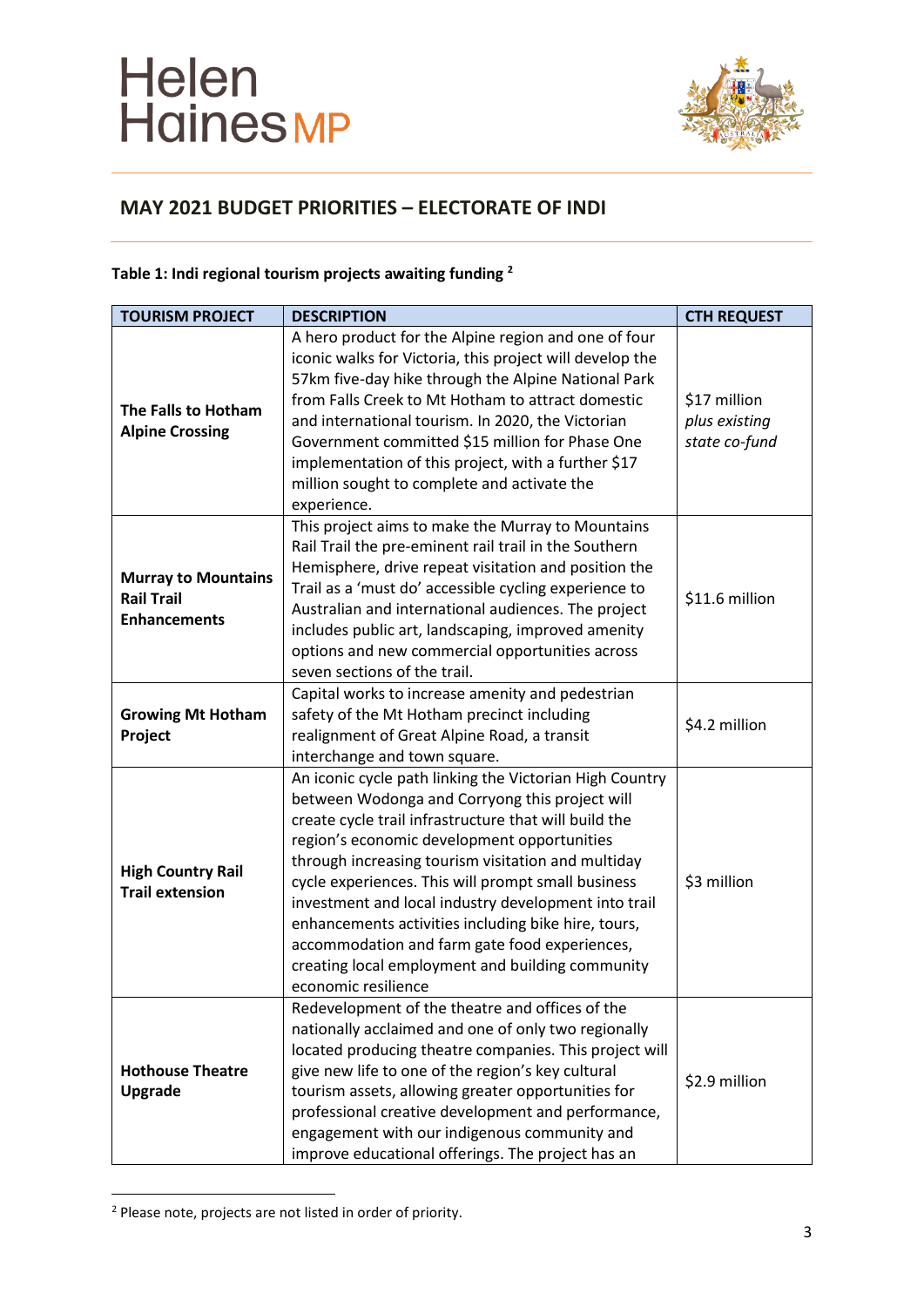

| <b>TOURISM PROJECT</b>                                       | <b>DESCRIPTION</b>                                                                                                                                                                                                                                                                                                                                                                                                                                                                                                                                                        | <b>CTH REQUEST</b>                                                                                     |
|--------------------------------------------------------------|---------------------------------------------------------------------------------------------------------------------------------------------------------------------------------------------------------------------------------------------------------------------------------------------------------------------------------------------------------------------------------------------------------------------------------------------------------------------------------------------------------------------------------------------------------------------------|--------------------------------------------------------------------------------------------------------|
|                                                              | economic benefit of \$4 million during build, a \$2.24<br>million ongoing economic benefit, and would be<br>delivered within 12-24 months.                                                                                                                                                                                                                                                                                                                                                                                                                                |                                                                                                        |
| <b>Dargo High Plains</b><br><b>Road Upgrade</b>              | This upgrade will improve access between North East<br>Victoria and Gippsland, which is critical during<br>emergency events. It would enhance road formation<br>and drainage to improve road surface and<br>accessibility. This will allow for earlier season opening<br>and access to popular High Country and East<br>Gippsland 4WD tracks and associated tourism.                                                                                                                                                                                                      | \$4.8 million<br>open to co-fund                                                                       |
| <b>Gateway to Alpine</b><br><b>Adventure Dinner</b><br>Plain | New and upgraded infrastructure will attract more<br>first-time visitors during the snow and green seasons<br>all year round. The funding will improve a number of<br>facilities including shelters, amenities, increase car<br>parking and build trail connections. The total spend is<br>\$1.4 million. Victoria has already committed \$0.5m<br>and council has committed an extra \$0.2m.                                                                                                                                                                             | \$0.7 million<br>plus existing<br>state co-fund                                                        |
| <b>Great Victorian Rail</b><br>Trail (GVRT)                  | The GVRT is a 134km tourism recreational trail that<br>follows the old railway through Mansfield,<br>Murrindindi and Mitchell Shires. While the trail<br>currently attracts 74,000 visitors per annum, the<br>Council Partners associated with the trail are looking<br>to activate it and support it in realising its true<br>tourism potential through additional marketing and<br>upgrade activities. The funding would create 42 new<br>jobs and achieve an additional \$8.4 million in<br>increased visitor numbers and length of stay.                              | \$1.7 million                                                                                          |
| <b>Euroa Cinema</b><br>Upgrade                               | Euroa Cinema is a highly regarded community and<br>cultural asset operated by council. The seating within<br>the cinema is worn and badly needs refurbishment. It<br>is also intended to re-paint the interior of the cinema<br>as this has not been done for many years. The<br>improvements include providing all abilities access.<br>The implementation timeline is six months.                                                                                                                                                                                       | \$0.13 million                                                                                         |
| Alexandra-Thornton-<br><b>Eildon Rail Trail Link</b>         | THE GVRT currently terminates at Alexandra and<br>there is no rail trail or similar linkage between the<br>towns of Alexandra, Thornton and Eildon. Any cycle<br>traffic between these towns at present is along the<br>main road with other road users. This shovel ready<br>project will link the premier tourist attractions of the<br>GRVT and Lake Eildon. Eildon is a high profile water-<br>based activity destination, notably fishing and<br>boating. Provision of an off-road trail will add to the<br>list of tourist offerings and encourage visitors to stay | \$7.8 million<br>\$1.6 million of<br>this to be<br>dedicated to the<br><b>Eildon Tourist</b><br>Trail. |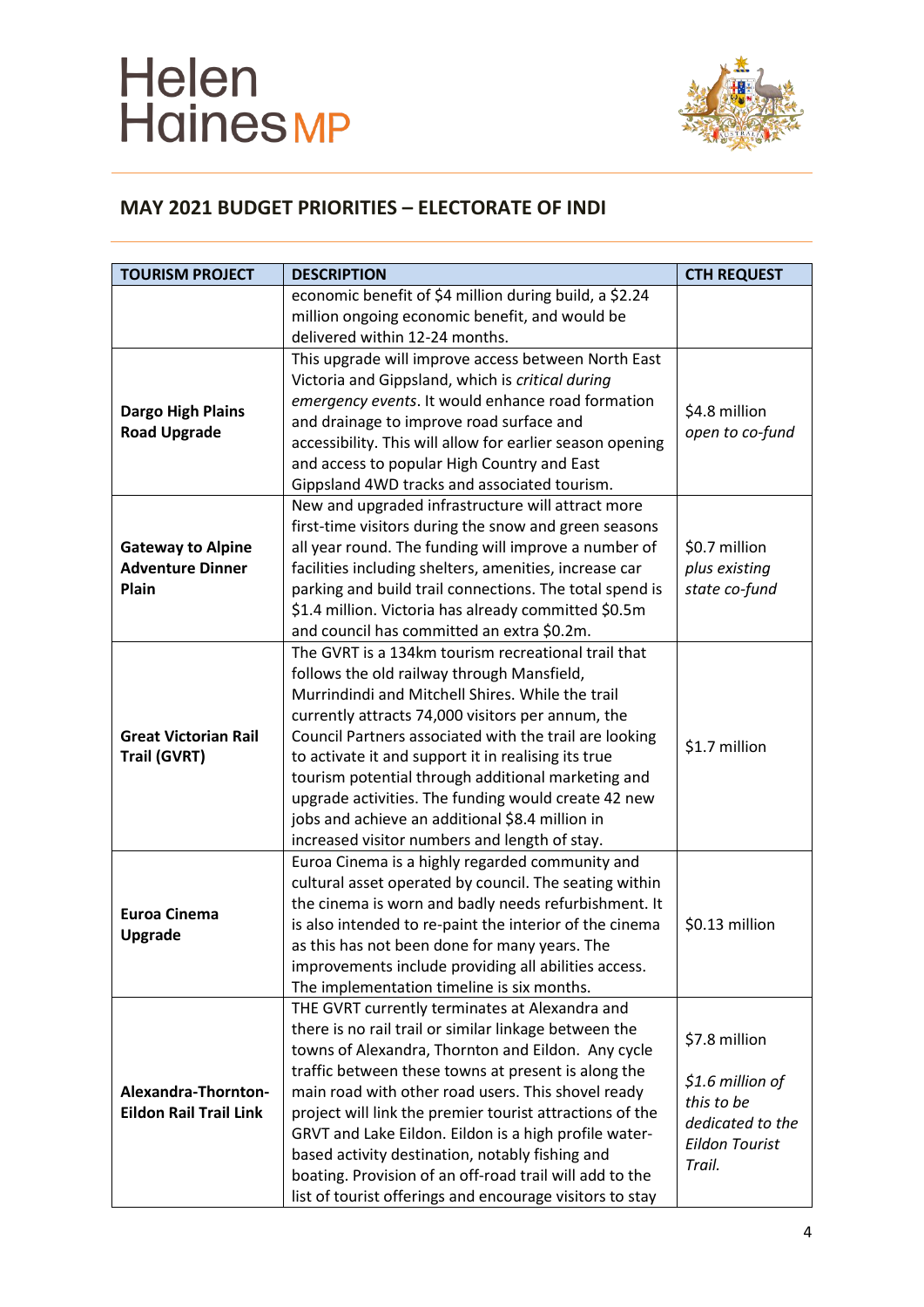

| <b>TOURISM PROJECT</b>                                                                               | <b>DESCRIPTION</b>                                                                                                                                                                                                                                                                                                                                                                                                                                                                                                                                                                                                                                                                                                       | <b>CTH REQUEST</b>                          |
|------------------------------------------------------------------------------------------------------|--------------------------------------------------------------------------------------------------------------------------------------------------------------------------------------------------------------------------------------------------------------------------------------------------------------------------------------------------------------------------------------------------------------------------------------------------------------------------------------------------------------------------------------------------------------------------------------------------------------------------------------------------------------------------------------------------------------------------|---------------------------------------------|
|                                                                                                      | longer to go for a pleasant walk or bike or horse ride<br>along the Goulburn River Valley.                                                                                                                                                                                                                                                                                                                                                                                                                                                                                                                                                                                                                               |                                             |
| <b>Eildon Reserve</b><br><b>Precinct</b><br>Redevelopment-<br><b>Splash and Skate</b><br><b>Park</b> | The splash and skate park within an existing Council-<br>owned park will draw tourists into the centre of the<br>town and act as an important community asset in an<br>area of very low socio-economic status. A temporary<br>skate park was created following the 2009 bushfires;<br>however, this was only ever an interim solution and<br>has recently been removed as it was beyond repair<br>and unsafe. Community consultation has concluded.<br>Final designs and project commencement on standby.                                                                                                                                                                                                                | \$4.6 million                               |
| <b>Alexandra Rotary</b><br><b>Park Community &amp;</b><br><b>Visitor Activity Space</b>              | This shovel-ready project will provide regional<br>standard adventure play equipment, BMX track and<br>activities for visitors and the community. Alexandra is<br>the administrative centre of the Shire, and supports<br>Eildon's tourism with its own range of<br>accommodation, rural high street shops, cafes and<br>restaurants. The total cost of the project is \$1.16<br>million. \$692,760 has already been funded by the<br>State Government and local council.                                                                                                                                                                                                                                                | \$543,080<br>plus existing<br>state co-fund |
| <b>Winton Motor</b><br><b>Raceway and Holden</b><br><b>Heritage Centre</b>                           | Winton Motor Raceway wants to ensure that the<br>history of the Holden name survives in the State<br>where it all began. With easy access in a great<br>regional location, the proposed Museum and Heritage<br>Centre would be a significant attraction and economic<br>driver for the North East Victorian economy.                                                                                                                                                                                                                                                                                                                                                                                                     | \$5 million                                 |
| <b>Lake Eildon</b><br>Masterplan - Skyline<br><b>Road Precinct</b>                                   | Capitalising on the immersive views of Lake Eildon<br>and the High Country from Skyline Road, the<br>development of the Skyline Road Tourist Precinct will<br>provide a new iconic touring experience in the region.<br>The Precinct will deliver sealing of 18kms of road<br>between Bonnie Doon and Eildon, improving safety<br>and connectivity. The development of the Great Lake<br>Touring Route including development of architectural<br>lookouts at key vantage points, rezoning of land to<br>accommodate commercial tourism development with<br>views, development of a boutique distillery with small<br>scale boutique accommodation, and supporting the<br>development of sporting events around the lake. | \$25 million<br>Open to co-fund             |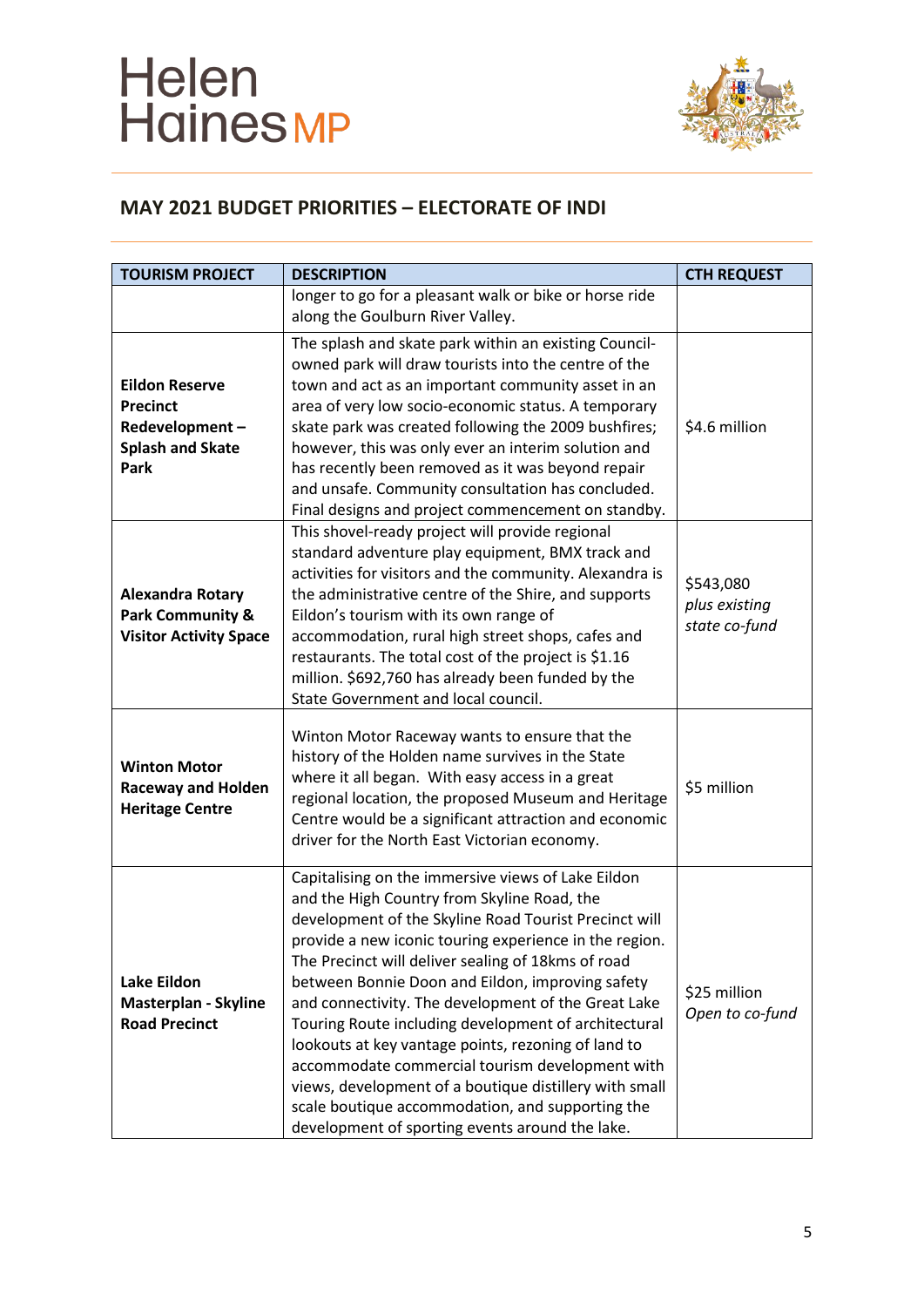

| <b>TOURISM PROJECT</b>                                                                      | <b>DESCRIPTION</b>                                                                                                                                                                                                                                                                                                                                                                                                                                                                                                                                                                                                                                                                                                                                     | <b>CTH REQUEST</b>                                                                                     |
|---------------------------------------------------------------------------------------------|--------------------------------------------------------------------------------------------------------------------------------------------------------------------------------------------------------------------------------------------------------------------------------------------------------------------------------------------------------------------------------------------------------------------------------------------------------------------------------------------------------------------------------------------------------------------------------------------------------------------------------------------------------------------------------------------------------------------------------------------------------|--------------------------------------------------------------------------------------------------------|
| <b>Lake Eildon</b><br><b>Masterplan - Fry Bay</b><br><b>Nature Based</b><br><b>Precinct</b> | The development of a nature-based precinct at Fry<br>Bay in Goughs Bay will create a visitor destination for<br>current and future visitors to Goughs Bay. The<br>Precinct will deliver low impact eco retreat<br>accommodation, an iconic architectural lookout, a<br>walking trail connecting the township, and a new<br>mountain bike trail.                                                                                                                                                                                                                                                                                                                                                                                                        | \$23.9 million<br>Open to co-fund                                                                      |
| <b>Prosecco Road</b><br><b>Development</b>                                                  | The Australian Prosecco market will triple in volume<br>to around 34 million litres in the next 10 years. The<br>King Valley has the potential to grow to 9 million litres<br>with a wholesale value of \$100M by 2028. With 'The<br>Prosecco Road' brand proposition, additional<br>experiences that broaden and diversify the base of<br>tourism drivers to the valley is also required with<br>specific focus on the cycle, family, and arts visitation.<br>This project focuses on improvements to digital and<br>road infrastructure including the widening and<br>upgrading of roads, support to the agricultural sector,<br>development of tourism products including<br>playgrounds and cycle tracks, and specialisation in<br>export markets. | \$7.6 million<br>(in addition to<br>\$4.32 million<br>confirmed<br>Victorian<br>Government<br>funding) |
| <b>Junction Place Hotel</b><br>and Conference<br>Centre, Wodonga                            | A four-star hotel and conference centre has the<br>potential to attract high-end demand for<br>family/leisure and corporate visitation. Junction Place<br>is regional Australia's largest urban renewal initiative<br>and is bringing to life the former historic railway<br>station and railyards in central Wodonga through a<br>partnership between Development Victoria and local<br>developer Central Place. This project will reposition<br>the regional city's visitor economy and enhance<br>Wodonga's profile as a tourist destination.<br>The project would stimulate an economic benefit of<br>\$71.7 million during the build phase and would be<br>delivered within 6 to 24 months.                                                       | \$5 million<br>Total project<br>cost of \$35<br>million                                                |
| <b>Bonegilla township</b><br>development                                                    | The Bonegilla township is the gateway to the High<br>Country Rail Trail, Hume Weir and the heritage-listed<br>Bonegilla Migrant Experience. This project will<br>develop and beautify the city entrance and improve<br>public amenity to draw increased visitation to the<br>village especially from those visiting the Bonegilla<br>Migrant Experience. It will make it more attractive for<br>people to relocate and stimulate growth, supporting<br>the community and local businesses through<br>visitation and economic return.                                                                                                                                                                                                                   | \$1 million                                                                                            |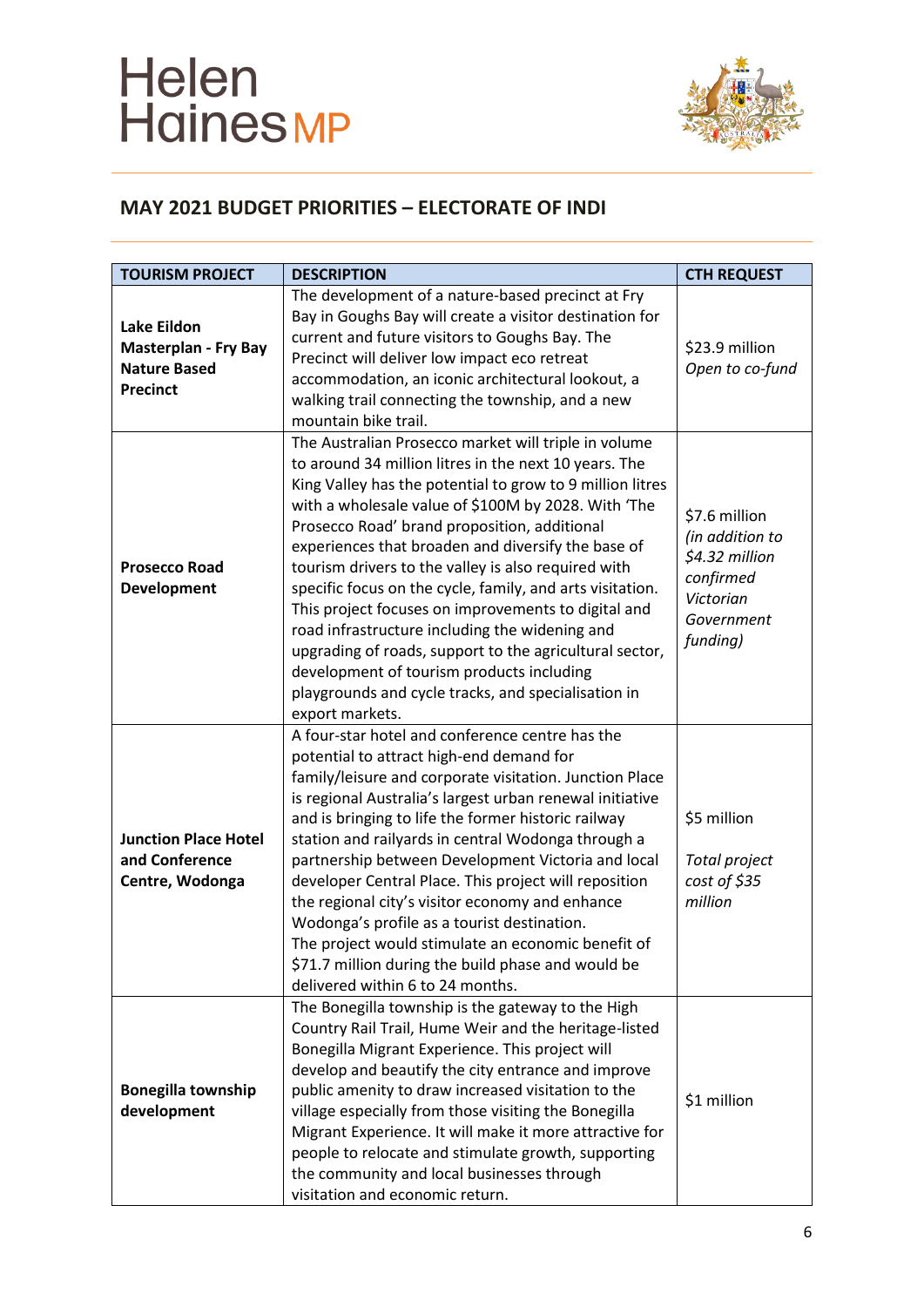

| <b>TOURISM PROJECT</b>                     | <b>DESCRIPTION</b>                                                                                                                                                                                                                                                                                                                                                                                                                                                                                                                                                                                                                                                                                               | <b>CTH REQUEST</b> |
|--------------------------------------------|------------------------------------------------------------------------------------------------------------------------------------------------------------------------------------------------------------------------------------------------------------------------------------------------------------------------------------------------------------------------------------------------------------------------------------------------------------------------------------------------------------------------------------------------------------------------------------------------------------------------------------------------------------------------------------------------------------------|--------------------|
| <b>Rockies Pedestrian</b><br><b>Bridge</b> | The Rockies pedestrian bridge forms part of the<br>popular Euroa Sevens Creeks Walking Trail and is<br>currently constructed of several planks positioned<br>over the top of boulders with a single handrail to<br>facilitate crossing of the creek at the north eastern<br>end of the walk. The Seven Creeks Walking Trail is an<br>extremely popular tourist attraction. An upgrade of<br>this bridge is urgently needed in the interest of public<br>safety and to facilitate all abilities access. This project<br>would be completed within 12 months.                                                                                                                                                      | \$0.35 million     |
| <b>Chiltern Destination</b><br>Playground  | The Chiltern Destination Playground will be an iconic<br>adventure playground experience, of scale, inspiring<br>imagination and wonder. It will be a must-stop<br>destination attraction for regional and travelling<br>families. The playground connects the Goods Shed<br>cycle hub to the lake precinct and the heritage<br>streetscape, creating an active and vibrant visitor<br>experience. The playground design interprets unique<br>elements of the Chiltern Mount Pilot National Park<br>(flora, fauna, conservation and Aboriginal cultural<br>sites), Chiltern's gold rush history and delivers an<br>entry point experience to family-friendly cycle trails.                                       | \$4.79 million     |
| Rutherglen Wine,<br>Walk, Cycle Trail      | The Rutherglen Wine, Walk, Cycle Trail is a 48km<br>network of multi-use trails with many ride or walk<br>options to suit 1-hour to 3-day visitor experiences,<br>aligned to the current and future visitor markets. The<br>aim is to develop and expand walking, cycling and<br>wine tourism and recreation by linking Rutherglen's<br>town centre to Lake Moodemere, the Murray River,<br>multiple winery cellar doors, food producers, cafes<br>and restaurants. The trail includes a 14.82 kilometre<br>section of the Murray to Mountains Rail Trail and will<br>activate local businesses, including those businesses<br>which are not currently accessible via the Murray to<br>the Mountains Rail Trail. | \$4.84 million     |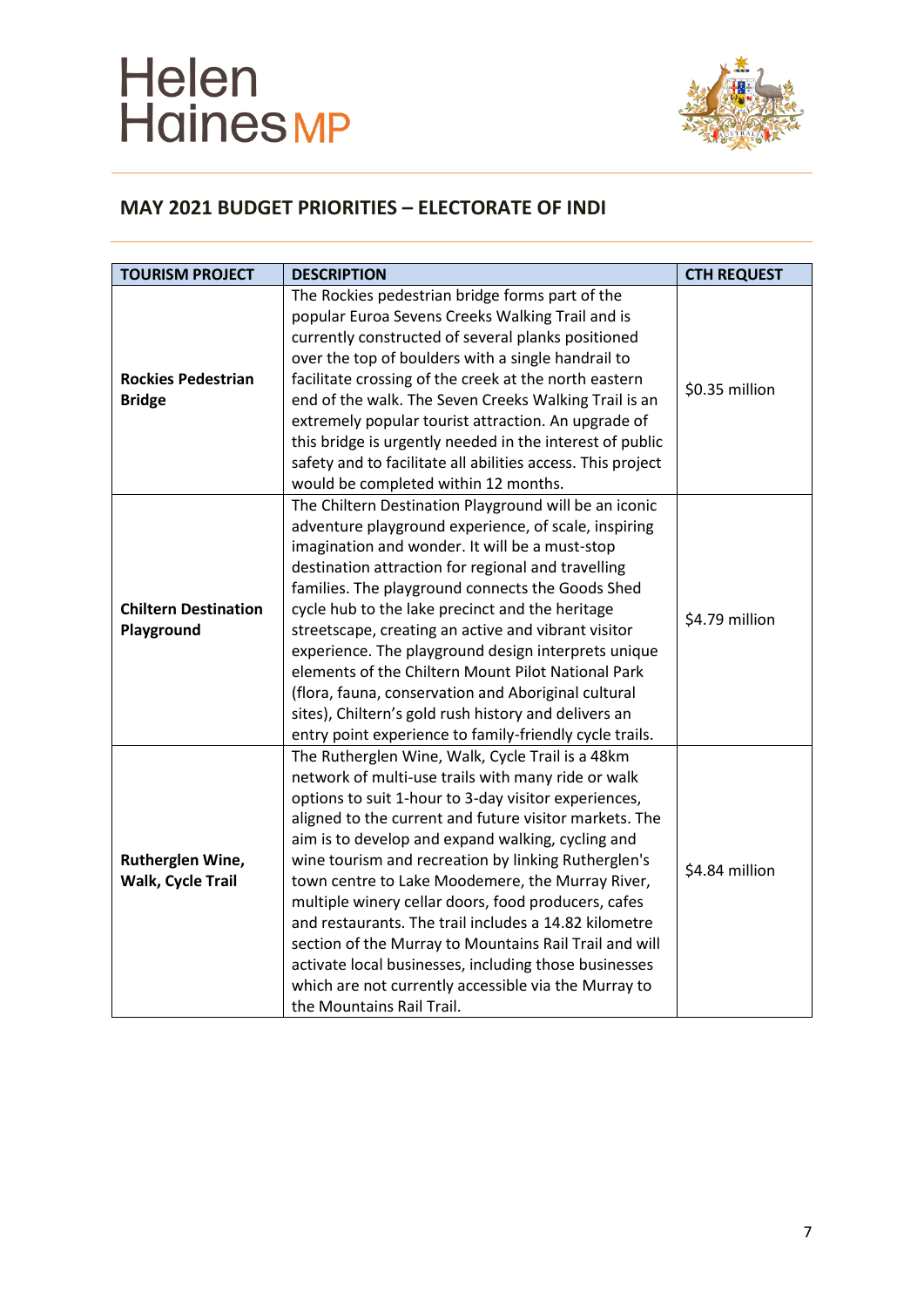

# **MAY 2021 BUDGET PRIORITIES – ELECTORATE OF INDI**

#### **Unlock untapped potential in the Victorian Alpine Resorts**

The Victorian Alpine Resorts are iconic tourism attractions and a key economic driver. Five of the six resorts (Falls Creek, Lake Mountain, Mt Buller, Mt Hotham, Mt Stirling) are within the Federal seat of Indi, with Mt Baw Baw being the one exception.

In 2019, these resorts attracted 1.3 million visitors that generated over \$2.5 billion in direct and indirect expenditure, \$1.1 billion in gross state product and more than 10,000 full time equivalent jobs. This represents 9% of Regional Victorian visitor spend, 9% of Regional Victorian tourism jobs and 28% of visitors to Victoria's High Country region.

To date, the level of public investment in these resorts has been incongruent with the benefit they provide to Victoria and Australia. The resorts have untapped potential as year-round tourism destinations that can be realised with investment in motivating product, experiences and infrastructure that will facilitate growth from intrastate, interstate and international visitors.

Despite efforts over many years, the resorts have not managed to realise this potential due to:

- Capacity issues constraining ability to meet current and projected snow season demand.
- Reliance on winter to deliver all economic benefits.
- A lack of low intensity experiences during the snow and green seasons.
- A lack of motivating green season products including hero experiences that drive demand.
- The "beach culture" during summer and public perception of bushfire risk in regional areas.
- Limited government investment compared with other regions and attractions such as the Shipwreck Coast, Great Barrier Reef, Gippsland, Philip Island Penguin Parade, or Werribee Zoo.

Federal investment, including co-investment with the Victorian Government, would:

- 1. Generate significant economic growth in the short and medium term by leveraging the interest of 1.5 million Victorians in alpine experiences and by attracting additional interstate and international visitors.
- 2. Leverage existing resort assets including the large number of accommodation and food & beverage establishments that sit largely idle for 8 months each year.
- 3. Extend the economic benefit to surrounding towns (Bright, Yea, Mansfield, Marysville, Myrtleford, Mt Beauty, Noojee and Omeo) from the snow season to all year round.
- 4. Continue climate change adaptation through further investment in snowmaking, development of activities that are less reliant on natural snow, and development of products, experiences and infrastructure that drive green season visitation.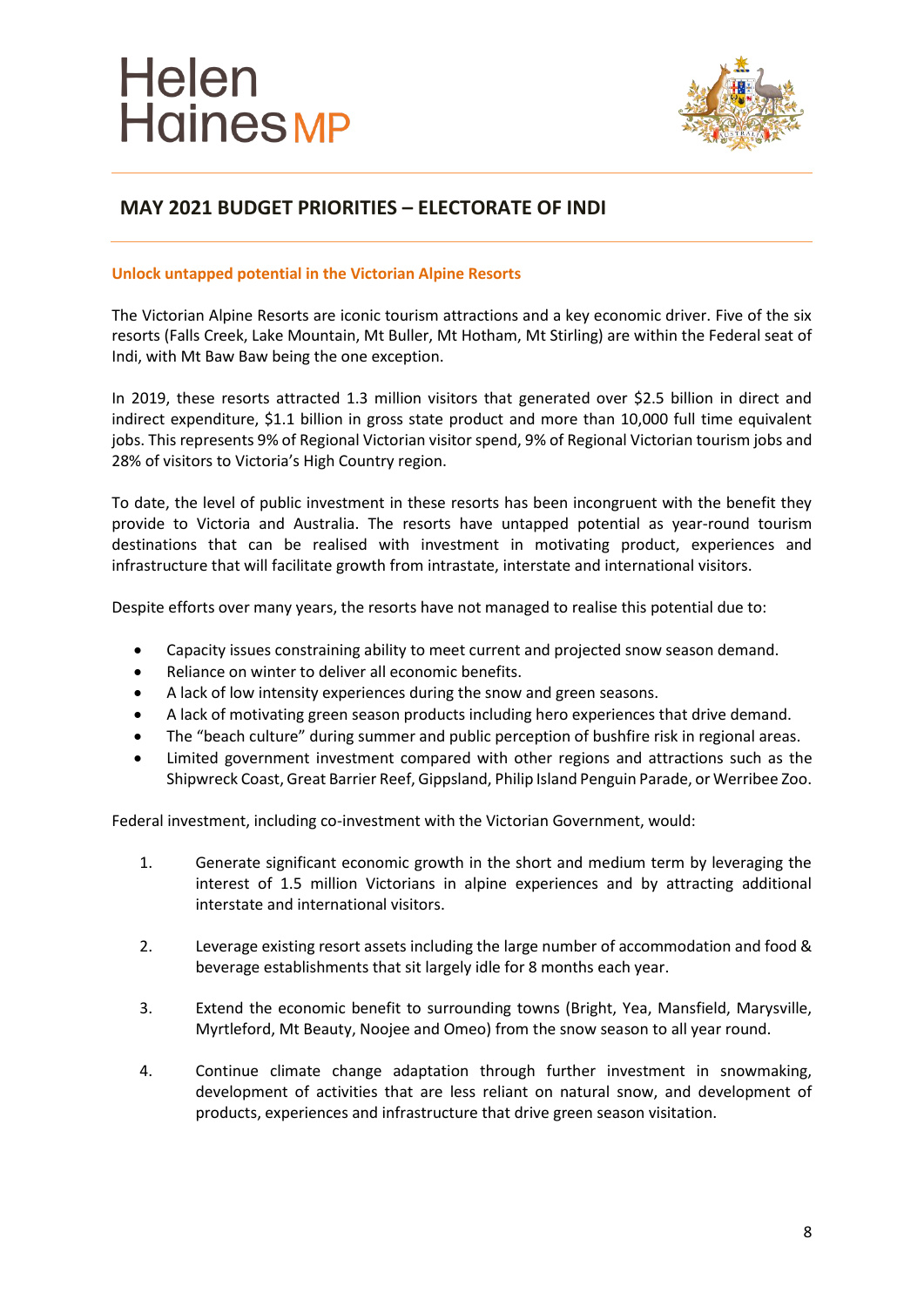

## **MAY 2021 BUDGET PRIORITIES – ELECTORATE OF INDI**

Tourism North East is developing a proposal for investment which requires \$437 million of public and \$298 million of private sector investment over 10 years. The economic impact of construction alone is \$2.2 billion and 5,700 jobs over 10 years.

**By 2031, when all investments are complete and the projects are fully operational, there will be an additional 1.3 million visitors each year across the six resorts generating an additional \$1.8 billion p.a. in direct and indirect expenditure, \$0.8 million p.a. in gross state product and an additional 8,000 ongoing jobs. This will include an additional 190,000 interstate visitors, generating \$267 million in direct and indirect expenditure.**

As a result, the resorts will close to double their economic impact from 2031 with a total of 2.5 million visitors each year generating \$4.3 billion p.a. in direct and indirect expenditure, \$1.9 billion p.a. in gross state product and 18,000 ongoing full-time equivalent jobs.

| Investment                                                                                                                                                                                                                                                                                                                                                        | <b>Public</b> | <b>Private</b> | <b>Total</b> |
|-------------------------------------------------------------------------------------------------------------------------------------------------------------------------------------------------------------------------------------------------------------------------------------------------------------------------------------------------------------------|---------------|----------------|--------------|
| Vibrant, accessible and diverse alpine villages:                                                                                                                                                                                                                                                                                                                  | \$110m        | \$184m         | \$294m       |
| • Amenity, beautification and placemaking projects including landscaping,<br>lookouts, public art and placemaking, village lighting, village squares, and<br>outdoor break out spaces to increase visitator satisfaction, grow length<br>of stay and encourage repeat visitation.                                                                                 |               |                |              |
| • Village community and visitor amenity buildings to provide indoor spaces<br>for breakout, rest and protection from the weather. These buildings will<br>centralise public amenity and improve the visitor experience, particularly<br>for the daytrip and snow play market. These will also help the resorts<br>move towards supporting a permanent population. |               |                |              |
| • Projects to diversify accommodation stock and provide experiential<br>accommodation to meet visitor demand.                                                                                                                                                                                                                                                     |               |                |              |
| • Commercial development including diversification of retail, food and<br>beverage offerings, night life and other commercial activities, and to<br>encourage additional visitor spend, length of stay and activate the<br>villages year-round.                                                                                                                   |               |                |              |
| Infrastructure to enable sustainable growth:                                                                                                                                                                                                                                                                                                                      | \$179m        | \$45m          | \$224m       |
| • Transport related projects to address a range of mountain access,<br>transport, parking capacity and road quality issues as well as pedestrian<br>and access issues.                                                                                                                                                                                            |               |                |              |
| • Critical services and infrastructure projects to remove barriers to growth<br>in winter and to create demand in green season including resource<br>recovery huts, renewable power and internet upgrades.                                                                                                                                                        |               |                |              |
| • Affordable staff accommodation projects, to avoid reducing the amount<br>of available visitor accommodation and help make commercial operators<br>within the resorts employers of choice.                                                                                                                                                                       |               |                |              |

The required investment across the six resorts is summarised below: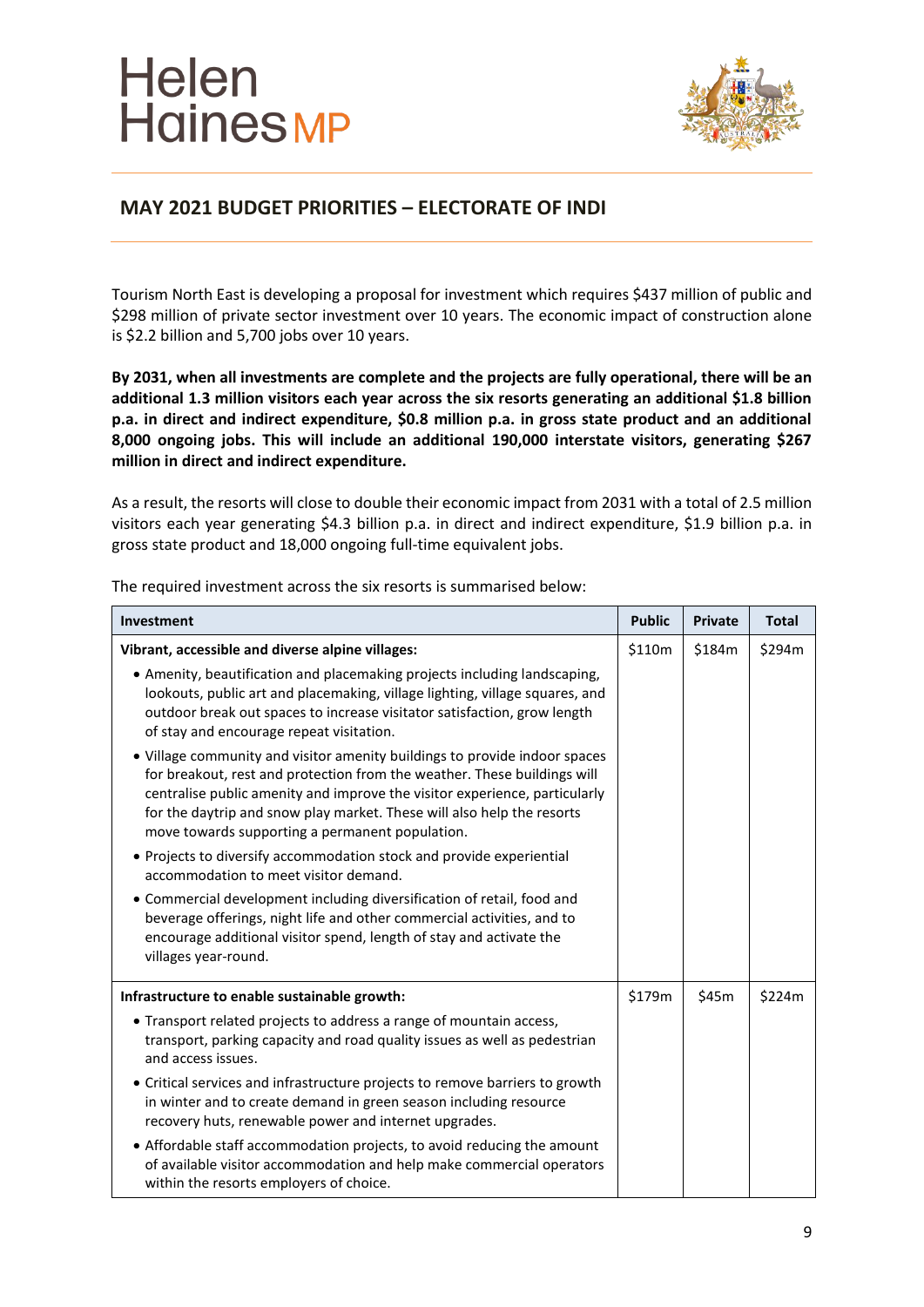# Helen<br>Haines MP



# **MAY 2021 BUDGET PRIORITIES – ELECTORATE OF INDI**

| Compelling and quality winter experiences for all visitors:                                                                                                                                                                                                                                                  | \$76m  | \$55m  | \$131m |
|--------------------------------------------------------------------------------------------------------------------------------------------------------------------------------------------------------------------------------------------------------------------------------------------------------------|--------|--------|--------|
| • A range of investments are needed to ensure the resorts provide a high<br>quality experience for all visitors alike, whether they be snow play<br>visitors or advanced skiers.                                                                                                                             |        |        |        |
| • Investment in snowmaking, expansion of snow play and diversification of<br>the traditional snow experience will help to secure the future of the<br>winter experience.                                                                                                                                     |        |        |        |
| • Key projects include investment in and expansion of snow play zones<br>across all resorts, night-time snow play at Lake Mountain, a scenic<br>gondola at Mt Buller, and ski lift and terrain adaptation at Mt Baw Baw.                                                                                     |        |        |        |
| Motivating green season products and experiences:                                                                                                                                                                                                                                                            |        | \$15m  | \$86m  |
| • A range of iconic walking experiences to motivate visitors in green<br>season. This will include low intensity and view oriented short walks with<br>architecturally designed experiences such as the Hotham Heaven Walk,<br>as well as high intensity, multi-day walks utilising alpine huts for shelter. |        |        |        |
| • Investment in mountain biking across all resorts, including trail upgrades<br>and extensions within the Mt Buller mountain bike park and continued<br>investment in Falls Creek mountain biking experiences.                                                                                               |        |        |        |
| • A range of low intensity activities with broad appeal that encourage<br>visitation across the year such as alpine coasters and ziplines,<br>playgrounds, and pump tracks.                                                                                                                                  |        |        |        |
| Total                                                                                                                                                                                                                                                                                                        | \$437m | \$298m | \$736m |

*\* Public and Private investment do not equal \$736 M due to rounding.*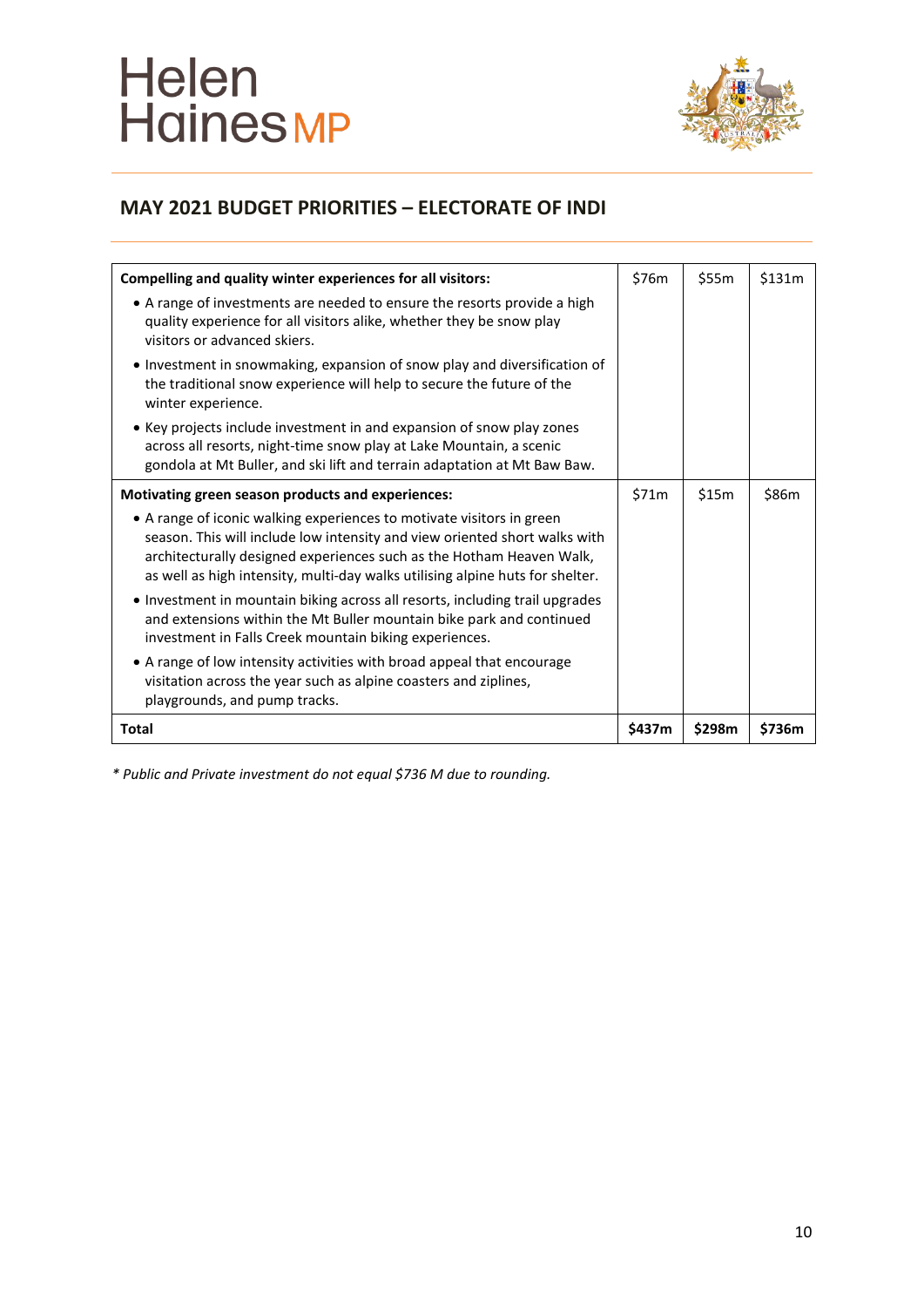

# **MAY 2021 BUDGET PRIORITIES – ELECTORATE OF INDI**

#### **1.2 Co-fund up \$400 million in stimulus-geared shovel-ready infrastructure projects**

In the electorate of Indi alone, there is around \$400 million worth of shovel-ready projects which could be funded under existing or new infrastructure funding schemes.

**An opportunity exists for the Government to expand the eligibility and size of existing regional infrastructure investment funds, or create entirely new funds with broader guidelines, with the aim of funding more shovel-ready stimulus projects like the selection below.** 

| <b>INFRASTRUCTURE</b><br><b>PROJECT</b>                                   | <b>DESCRIPTION</b>                                                                                                                                                                                                                                                                                                                                                                                                                                                                                                                                                                                                             | <b>CTH REQUEST</b>                  |
|---------------------------------------------------------------------------|--------------------------------------------------------------------------------------------------------------------------------------------------------------------------------------------------------------------------------------------------------------------------------------------------------------------------------------------------------------------------------------------------------------------------------------------------------------------------------------------------------------------------------------------------------------------------------------------------------------------------------|-------------------------------------|
| <b>Wangaratta Sports,</b><br><b>Aquatic and Events</b><br><b>Precinct</b> | The project will integrate and sustainably redevelop<br>the precinct to facilitate the expansion and renewal of<br>the facilities and infrastructure which currently<br>includes indoor and outdoor facilities, netball courts,<br>indoor and outdoor football ovals, tennis, event<br>space, club rooms and facilities for over 20 community<br>groups, and the local showgrounds. It will deliver<br>amenities, programs and services that respond to<br>emerging trends and demands and focus on ensuring<br>sustainable development for the future.                                                                        | \$20 million<br>Open to co-<br>fund |
| <b>Benalla-Whitfield</b><br><b>Road Upgrade</b>                           | This project will see the last remaining 6km of gravel<br>upgraded and sealed. This section of road is the last<br>unsealed designated collector road within the<br>Municipality. The project will support the growing<br>tourism sector within the valley, providing crucial links<br>for people moving throughout the region.<br>Importantly, the project will improve the safety and<br>accessibility for all people moving throughout the<br>Valley. This is a very vulnerable area to bushfire which<br>sharpens the need to complete the sealing. The<br>terrain of the area adds to the significance of these<br>roads. | \$7 million<br>Open to co-<br>fund  |

#### **Table 2: Indi shovel-ready infrastructure projects <sup>3</sup>**

<sup>&</sup>lt;sup>3</sup> Please note, projects are not listed in order of priority.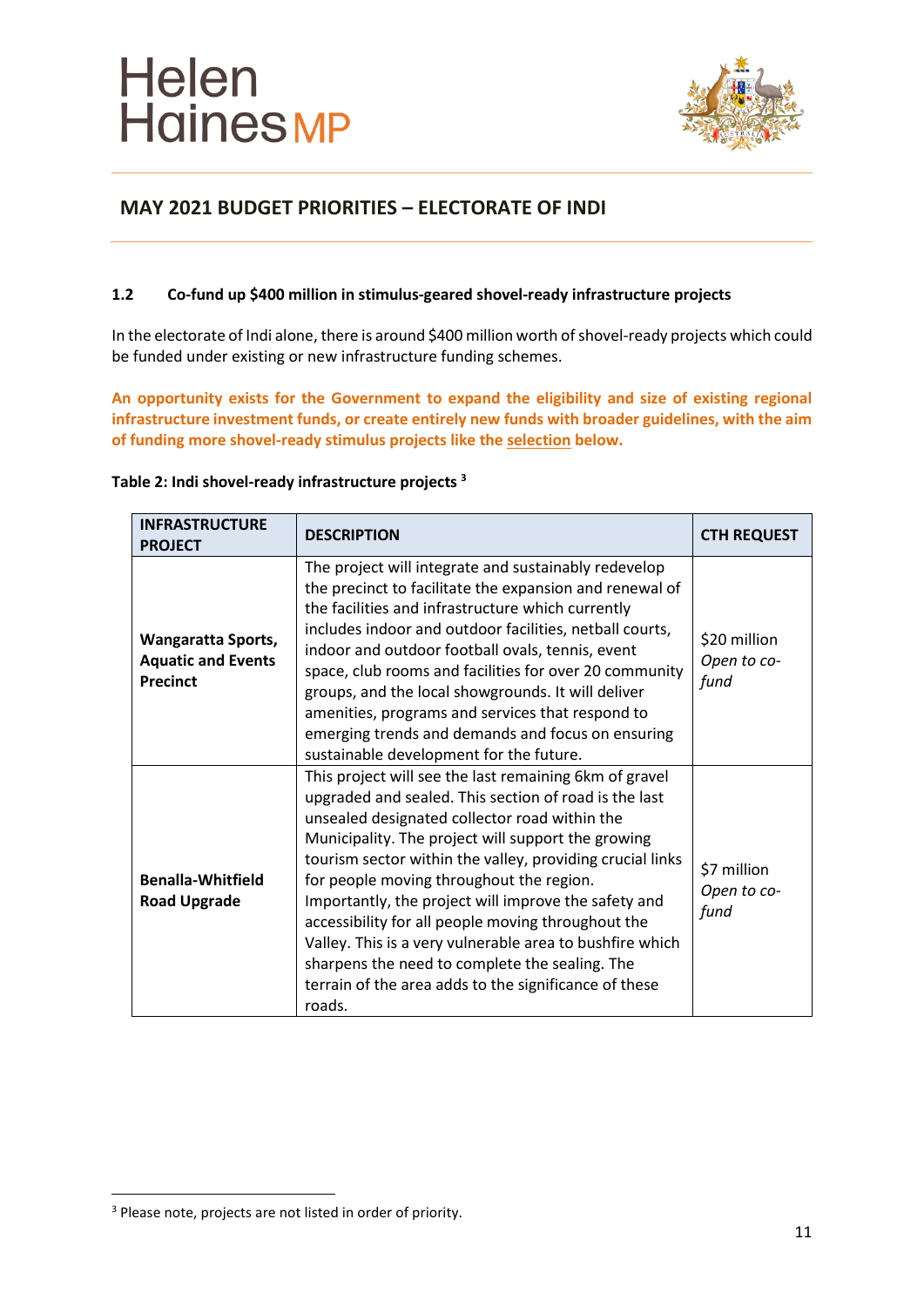# Helen<br>Haines MP



| <b>LOGIC Intermodal</b><br><b>Enabling Road</b><br>Infrastructure                                        | LOGIC is the Wodonga Council's forward-looking<br>industrial estate, established approximately 14 years<br>ago. It has realised approximately \$25 million in land<br>sales, more than \$900,000 per annum in municipal<br>rates and more than 615 jobs. The Wodonga Council is<br>in the process of installing a \$5 million Gas Gate in the<br>estate, which is likely to strongly encourage continued<br>growth. This intermodal facility benefits from an<br>Specialised Container Transport rail terminal linked to<br>future inland rail and a potential inland port for the<br>North East of Victoria. The anticipated growth will<br>increase demand on road and other Infrastructure<br>(services). The Council is seeking \$5 million financial<br>support to commence construction of the required<br>enabling road infrastructure and services connections<br>within the estate. These works are largely designed<br>and ready to proceed to tender within weeks with<br>construction able to commence now, and completed<br>within 12 months. | \$5 million                           |
|----------------------------------------------------------------------------------------------------------|------------------------------------------------------------------------------------------------------------------------------------------------------------------------------------------------------------------------------------------------------------------------------------------------------------------------------------------------------------------------------------------------------------------------------------------------------------------------------------------------------------------------------------------------------------------------------------------------------------------------------------------------------------------------------------------------------------------------------------------------------------------------------------------------------------------------------------------------------------------------------------------------------------------------------------------------------------------------------------------------------------------------------------------------------------|---------------------------------------|
| <b>Connecting</b><br><b>Telecommunications</b><br>link between the<br><b>North East and</b><br>Gippsland | Connecting the fibre optic cable network across the<br>Great Dividing Range from Swifts Creek to Tambo<br>Crossing will improve the resilience of<br>telecommunications service from Harrietville to<br>Dinner Plain, including Mount Hotham. Reliability of<br>this line is critical for summer and snow season<br>visitors, emergency services and the rapidly growing<br>Alpine small business sector.                                                                                                                                                                                                                                                                                                                                                                                                                                                                                                                                                                                                                                                  | \$6 million<br>Open to co-<br>fund    |
| <b>Baranduda Fields</b><br><b>Access Roads and</b><br><b>Parking Areas</b>                               | This project will see the provision of additional access<br>and circulation roads and car parking areas for the<br>new Baranduda Fields - a regional sporting facility.<br>The additional funding will see early works related to<br>Stage 2 commence, providing improved vehicle<br>access/egress and circulation and additional car<br>parking for large sporting events.                                                                                                                                                                                                                                                                                                                                                                                                                                                                                                                                                                                                                                                                                | \$4 million                           |
| Wangaratta<br>Aerodrome and<br><b>Precinct</b>                                                           | The Wangaratta Aerodrome supports emergency<br>services, charter services, recreational aviation, pilot<br>training, and heritage conservation and tourism. The<br>revitalisation of the aerodrome set out in the<br>Wangaratta Aerodrome Master Plan will ensure it<br>meets commercial, recreational and emergency<br>services needs (including air ambulance, police and air<br>firefighting) for the next 20 years. This new<br>development, when combined with the current<br>employment on site, would lead to an aviation cluster<br>with a total of 40 direct jobs and a further 6 indirect                                                                                                                                                                                                                                                                                                                                                                                                                                                        | \$28.2 million<br>Open to co-<br>fund |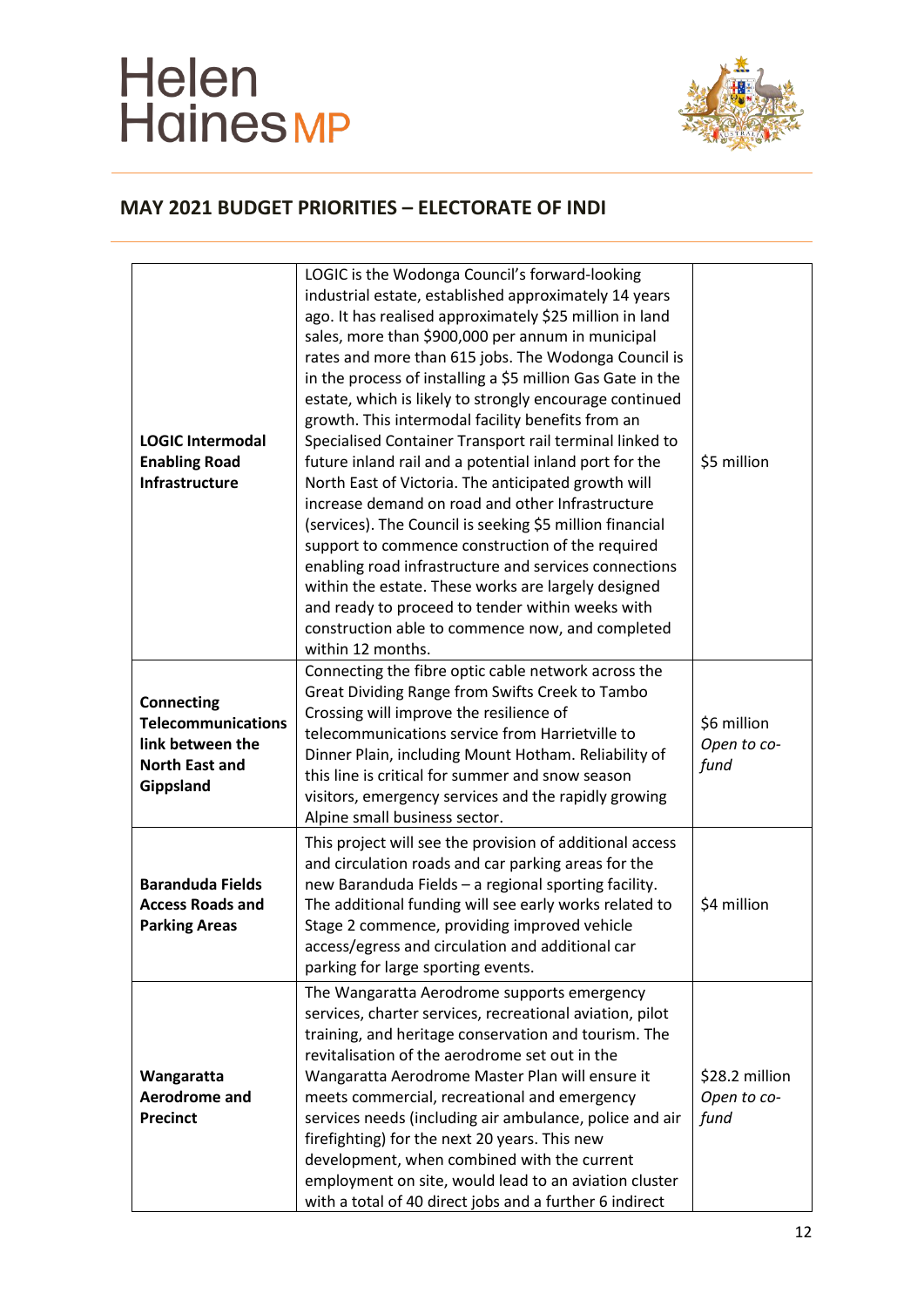# Helen<br>Haines MP



|                                                                                    | jobs by 2024. Infrastructure upgrades, works and the<br>extension of aprons and taxiways will cost<br>approximately \$14 million and could be co-funded by<br>the State Government and private investors.                                                                                                                                                                                                                                                                                                                                                                            |                                       |
|------------------------------------------------------------------------------------|--------------------------------------------------------------------------------------------------------------------------------------------------------------------------------------------------------------------------------------------------------------------------------------------------------------------------------------------------------------------------------------------------------------------------------------------------------------------------------------------------------------------------------------------------------------------------------------|---------------------------------------|
| <b>Mansfield Lords</b><br><b>Reserve Community</b><br>Hub                          | With 2% annual population growth, this project<br>provides a new multi-purpose community hub with<br>female friendly change facilities, landscaping and civil<br>works for multiple community groups and clubs. The<br>Community Hub project will provide local jobs,<br>building critical infrastructure for the current<br>population and contribute to the liveability and<br>attraction of the municipality for tree-changers.                                                                                                                                                   | \$3.7 million<br>Open to co-<br>fund  |
| Alexandra<br><b>Streetscape Project</b>                                            | Alexandra is the administrative centre and largest<br>town in the Murrindindi Shire, and is a community<br>hub of shops and other businesses. The streetscape<br>itself is very tired and unattractive which, given the<br>importance of this town to the visitor economy, needs<br>addressing.                                                                                                                                                                                                                                                                                      | \$3.4 million                         |
| <b>Marysville</b><br>Regeneration                                                  | Following the 2009 Victorian Bushfires the town of<br>Marysville was redeveloped, however these works<br>were not fully finished. Council has contributed<br>significant funds in the 2019/20 financial year,<br>however to complete these works support is required<br>to the value of \$122,875. This will ensure that this<br>beautiful tourist town, which has been severely<br>impacted by COVID-19 and closure of the nearby snow<br>resort can be ready to welcome back visitors. This<br>project can be completed very quickly.                                              | \$0.12 million                        |
| <b>Lake Eildon</b><br>Masterplan -<br><b>Sewerage System</b><br><b>Gough's Bay</b> | The lack of township sewerage system and reticulated<br>water prohibits investment in Goughs Bay and<br>contributes to pollution in Lake Eildon. This project<br>will deliver 18 kilometres of pipeline connecting<br>Goughs Bay with Mansfield. Investment in sewerage<br>infrastructure will help build the visitor nodes of<br>Goughs Bay and Jerusalem Creek into key visitor<br>destinations, by unlocking development potential<br>through the removal of infrastructure barriers that<br>can often deter potential investors, as well as<br>improving environmental outcomes. | \$15.2 million<br>Open to co-<br>fund |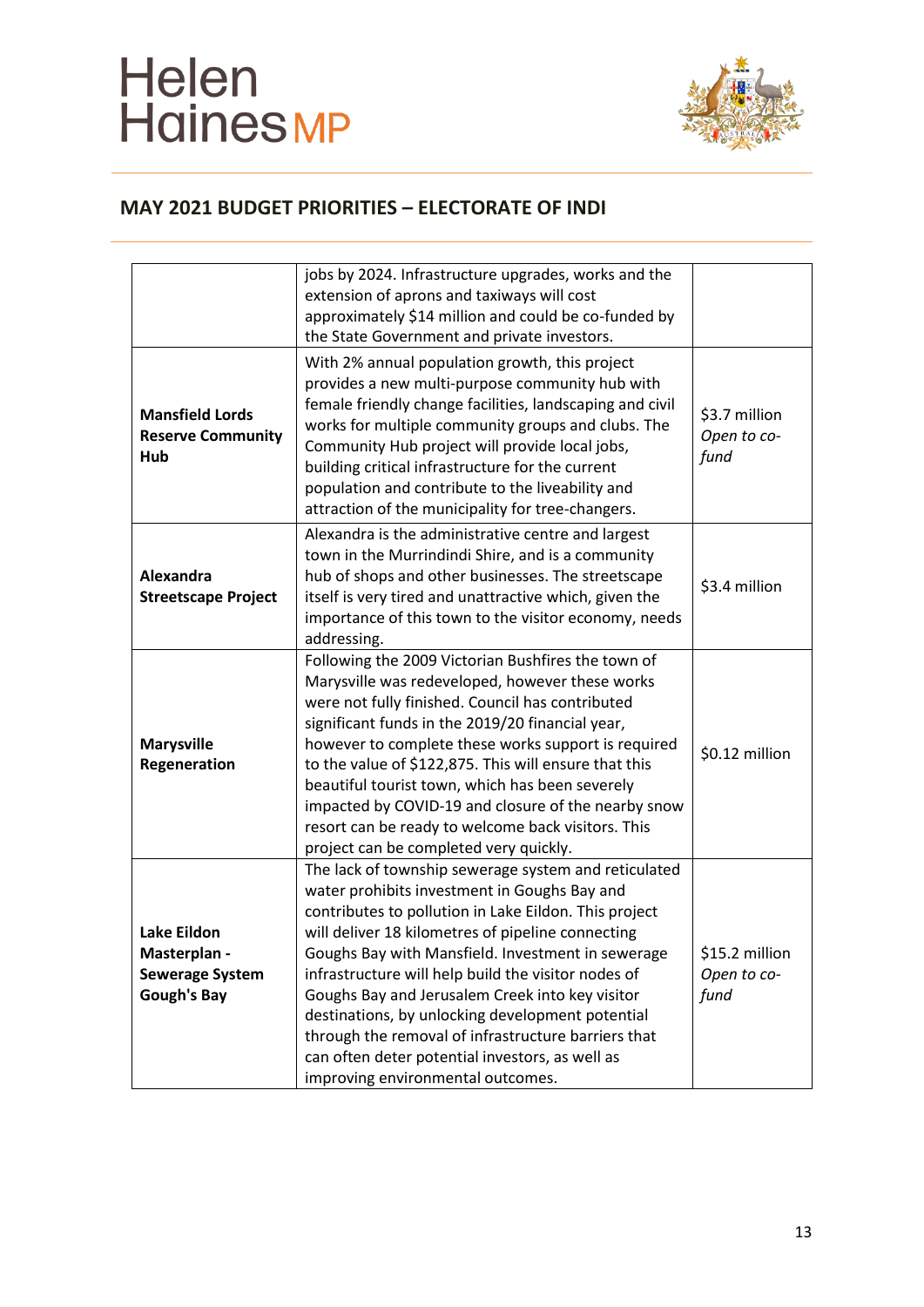

# **MAY 2021 BUDGET PRIORITIES – ELECTORATE OF INDI**

| <b>Hanson Street</b><br><b>Redevelopment of</b><br><b>Residential CBD</b><br>Area Streetscape in<br>Corryong | As Council prioritises leveraging on the growing<br>tourism market, importantly this project will deliver<br>cycle lanes, car parking, median strip improvements,<br>kerbing and landscaping, shopfront revitalisation and<br>improved tourism collateral in Corryong's CBD. The<br>works will also rectify substantial drainage issues and<br>result in improved community and visitor experience,<br>instilling a sense of pride in a community that was at<br>the heart of the Upper Murray Black Summer<br>Bushfires. | \$2.9 million<br>Co-fund<br>project |
|--------------------------------------------------------------------------------------------------------------|---------------------------------------------------------------------------------------------------------------------------------------------------------------------------------------------------------------------------------------------------------------------------------------------------------------------------------------------------------------------------------------------------------------------------------------------------------------------------------------------------------------------------|-------------------------------------|
| <b>Benalla Town Hall</b><br>Upgrade                                                                          | The Town Hall was constructed as the Municipal<br>Chambers and Shire Hall in 1883. The heritage listed<br>building requires upgrades to the heating, ventilation<br>and air conditioning system and upgrades to the<br>electrical and lighting equipment for the main stage<br>and back of house areas. The Town Hall is used for a<br>wide range of community activities including dances<br>and formal balls, youth events, weddings,<br>conferences, meetings and can seat up to 250 for<br>community theatre.         | \$700,000                           |

#### **1.3 Critical Bushfire Resilience and Recovery Projects**

The devastating Black Summer bushfires and subsequent Royal Commission have exposed failures in our existing critical infrastructure.

**Immediate funding of the local bushfire resilience geared projects below could occur through amending existing schemes such as the Regional Connectivity Program, or by ensuring existing bushfire recovery and resilience funding schemes are fully capitalised and implemented in a transparent, equitable and evidence-based manner.**

These and numerous other resilience projects are critical ahead of future bushfire seasons and were included in my previous budget submissions in March and August 2020.

#### *Allocate an additional \$20 million to the Round 6 Mobile Black Spot Program or Regional Connectivity Program dedicated to applicants from high-risk bushfire communities*

While much has been done over recent years to improve telecommunications access in North East Victoria, when disaster such as bushfires strike communities are often let down by mobile phone black spots, preventing them from accessing localised information through emergency services apps. An increasing reliance on telecommunications during emergencies, such as evacuation notices being sent via SMS, highlights the ongoing fragility of the services. North East Victoria is one of the most bushfire prone regions in the world and complete mobile phone coverage is essential.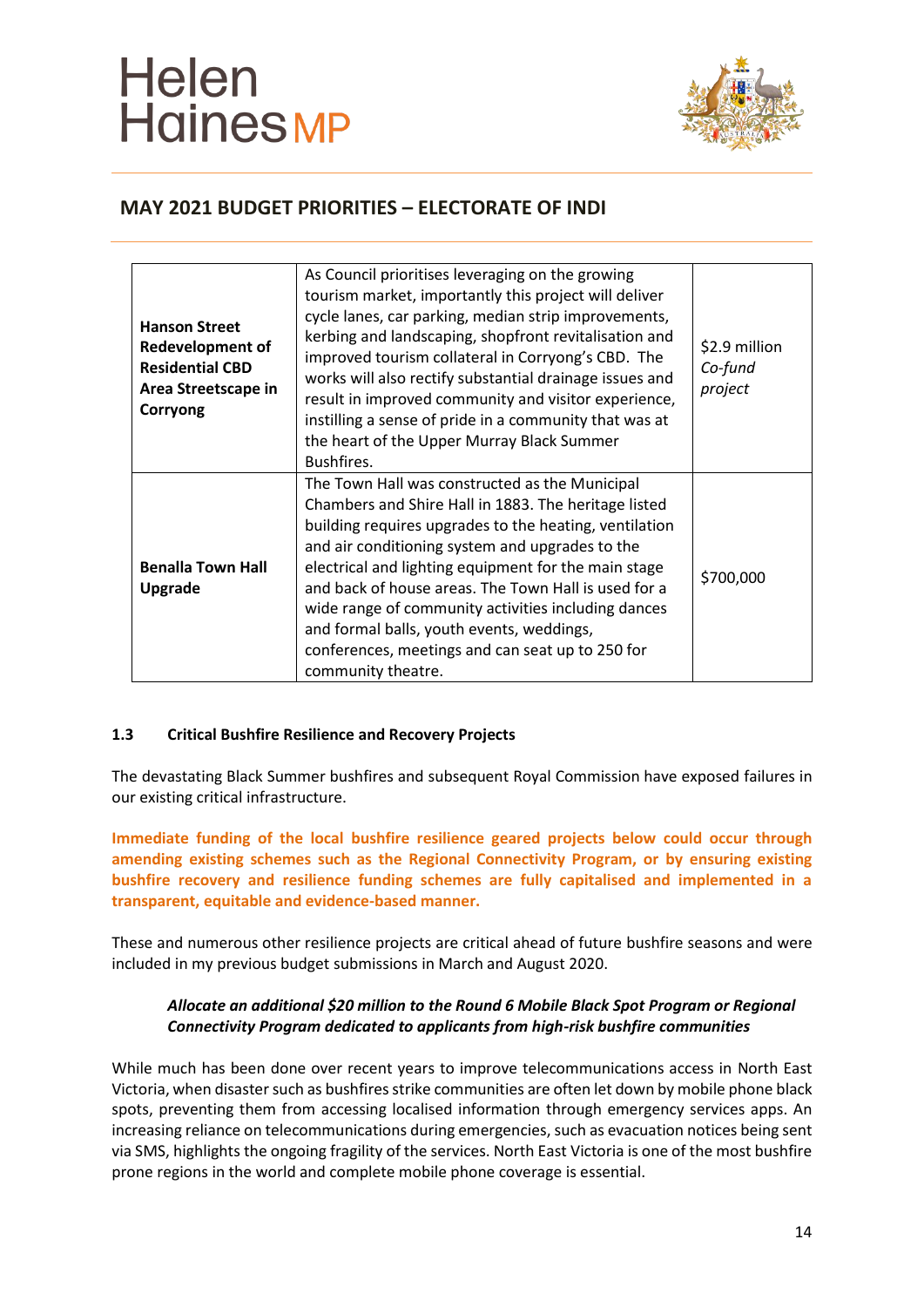

# **MAY 2021 BUDGET PRIORITIES – ELECTORATE OF INDI**

Existing telecommunications coverage throughout regional Australia must be improved to ensure communities can reliably access communications in both every day and emergency situations. Building on the focus in round 5A on high priority natural disaster prone areas, including those affected or prone to bushfire, an additional \$20 million in Round 6 (bringing the Mobile Black Spot Program to \$100 million, or building in a special category for high risk bushfire communities) will ensure those communities most at risk of communications outages during bushfires can remain safe and connected.

#### *Invest \$15 million to build a renewable energy microgrid in Corryong*

The recent bushfires have highlighted the vulnerability of existing power infrastructure in Indi. This was most notably demonstrated by the destruction of dozens of kilometres of main power lines between Tallangatta and Corryong which left Upper Murray communities without power and dependant on generator power a month after the fires. The outage of the ABC transmitter for Corryong, with many unable to tune in to emergency broadcasts, demonstrated the precarious nature of reliance on mains power.

A potential solution is the development of renewable energy microgrids which would allow communities to be self-sustainable in emergency situations. AusNet and Mondo applied for \$3 million for a Corryong microgrid feasibility study under the Regional and Remote Communities Reliability Fund – Microgrids 2019-20 but were ultimately unsuccessful despite a convincing business case. This Corryong microgrid could be built for a total of \$15 million, requiring \$12 million in addition to the \$3 million requested for the feasibility study.

Such an investment would complement the \$800,000 awarded through the Local Economic Recovery program to the establishment of independent energy nodes across the Upper Murray, by allowing those nodes to be connected to a broader micro-grid.

The Corryong micro-grid project should be funded as a priority project to stimulate the economy and build the resilience of power supply and telecommunications in the Upper Murray region.

#### *Contribute to a new Incident Control Centre at Ovens*

The Ovens Valley features the major population centres of Myrtleford and Bright. During the bushfires the Ovens Incident Control Centre coordinated the response to the Abbeyard Fire which threatened Mount Buffalo. A number of previously large regional fires have been coordinated from this centre, with as many as 90 responders stationed there during the January fires. However, the facility was built in the 1950s as a tobacco research centre and is not fit for purpose, and is long overdue for a replacement.

#### *Invest \$275,000 in an automated weather station at Corryong*

As Corryong does not have an automated weather station ('AWS') it must rely on the Khancoban weather station, which is 30km away and does not reflect Corryong weather conditions. The accurate recording of local weather conditions is vital for bushfire response and suppression, air transport of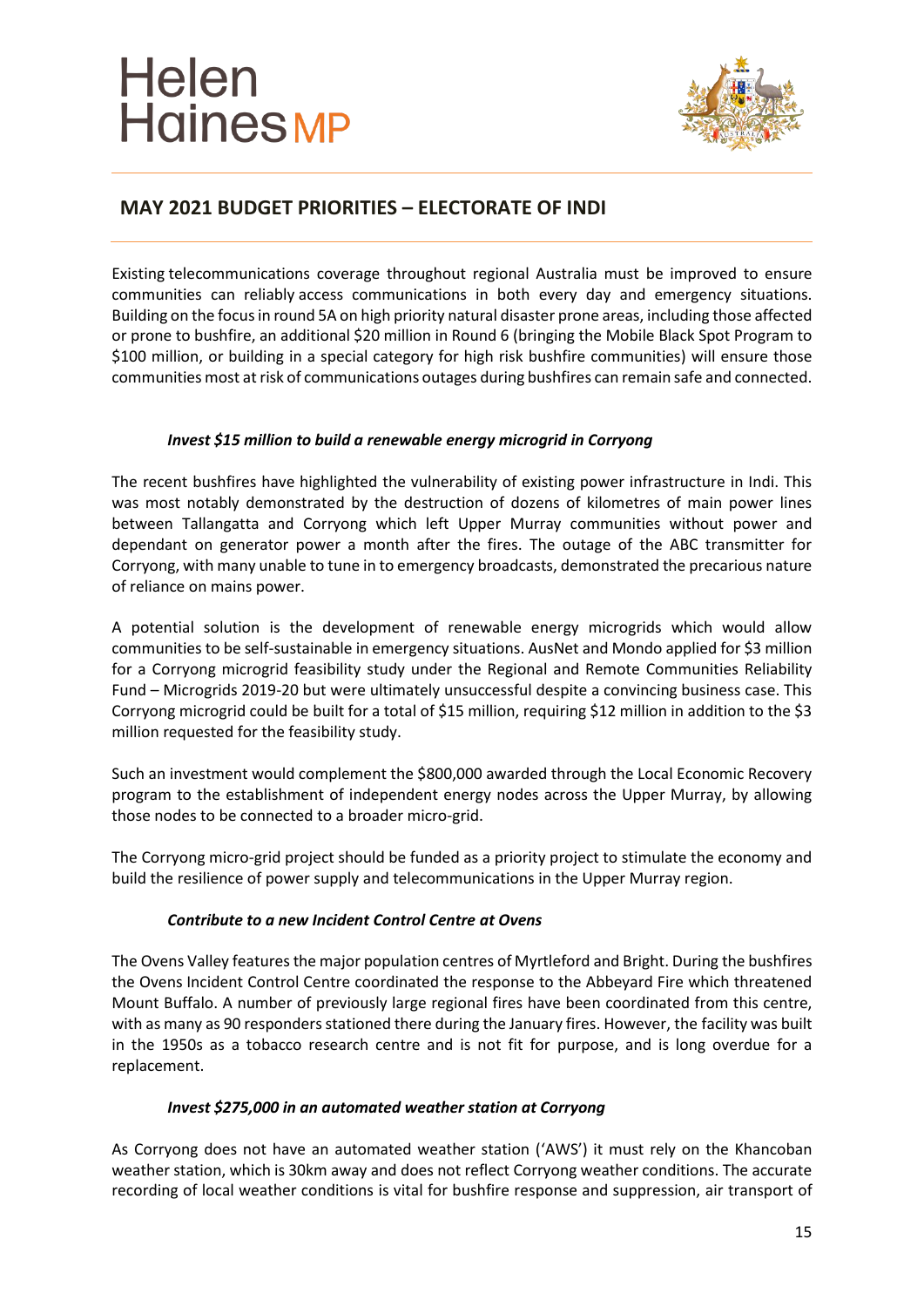

# **MAY 2021 BUDGET PRIORITIES – ELECTORATE OF INDI**

critically ill patients, search and rescue activities, and stock and crop management and domestic aircraft. My office has advocated in support of the AWS alongside Towong Shire Council, the District 24 Country Fire Authority, Ambulance Victoria, Victoria Police – Corryong and the Man from Snowy River Festival. The Bureau of Meteorology estimates the AWS will cost \$222,000. I therefore encourage you to make \$275,000 available to fund site leasing and preparation, construction of the AWS and five years of operating costs.

#### *Invest in Wangaratta Regional Emergency Relief Facilities*

During the 2020 fires the Rural City of Wangaratta provided a regional relief service, the likes of which has never previously been experienced. This was provided 24 hours a day for several weeks, housing community members from a range of adjoining municipalities. Whilst this service was very effective, the Rural City of Wangaratta did find that facilities at the Showgrounds particularly were inadequate. Kitchen and catering facilities, toilets and showers, powered areas for campers, secure housing for livestock and pets, were all barely sufficient. Given the likelihood of future emergency events an investment in upgrading these facilities is prudent and extremely important. The estimated cost of these upgrades is \$2.5 million.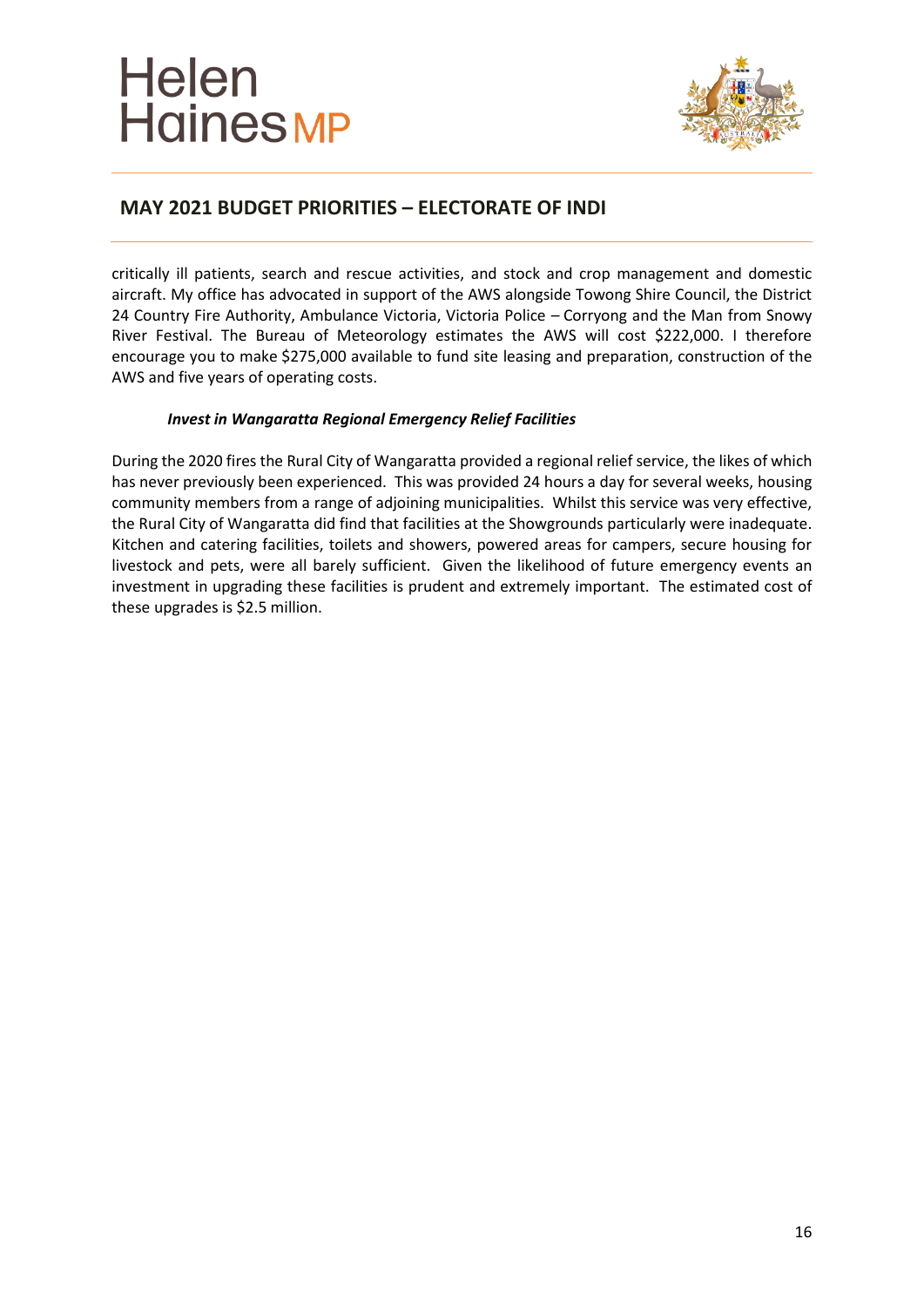

### **2.0 Electorate-wide Budget Priorities**

#### **2.1 Climate and Energy**

#### *Support the implementation of the* **Local Power Plan** *with funding of \$467m over 10 years*

Under the Government's current policy settings, regional Australia is set to experience a boom in renewable energy development over the coming decades. To ensure that everyday regional communities benefit from this investment boom, we must empower regional communities to own and develop their own renewable projects. This is called community energy. Over recent months I have developed a comprehensive policy framework to accelerate community-owned renewable energy across regional Australia - the *Local Power Plan*.

The *Local Power Plan* would:

- Establish 50 local power hubs across regional Australia and create a \$310m fund to support the development of community-owned projects;
- Implement a scheme to underwrite community investments in mid-scale renewable energy projects; and,
- Create a new requirement for developers of large-scale renewable energy projects to offer 20% equity to the local community.

As costed by the Parliamentary Budget Office, the *Local Power Plan* would require a \$467m investment over ten years, costing \$110m to the underlying cash balance out to 2022-23. Funding the *Plan* would be a modest financial cost, but a significant and meaningful investment in the future of regional Australia at precisely the moment when we most need to invest.

#### *Support feasibility studies for new hydro-electric capacity in Indi*

The Hume Region, which encompasses nearly all of Indi, has 13 times more pumped hydro storage potential than is required to support a 100% percent renewable grid for all of Australia. Increasing funding for Clean Energy Finance Corporation and Australian Renewable Energy Agency would enable feasibility studies to be conducted into pumped hydro in my electorate – a technology that is critical in providing storage for the increased uptake of solar and wind renewable energy.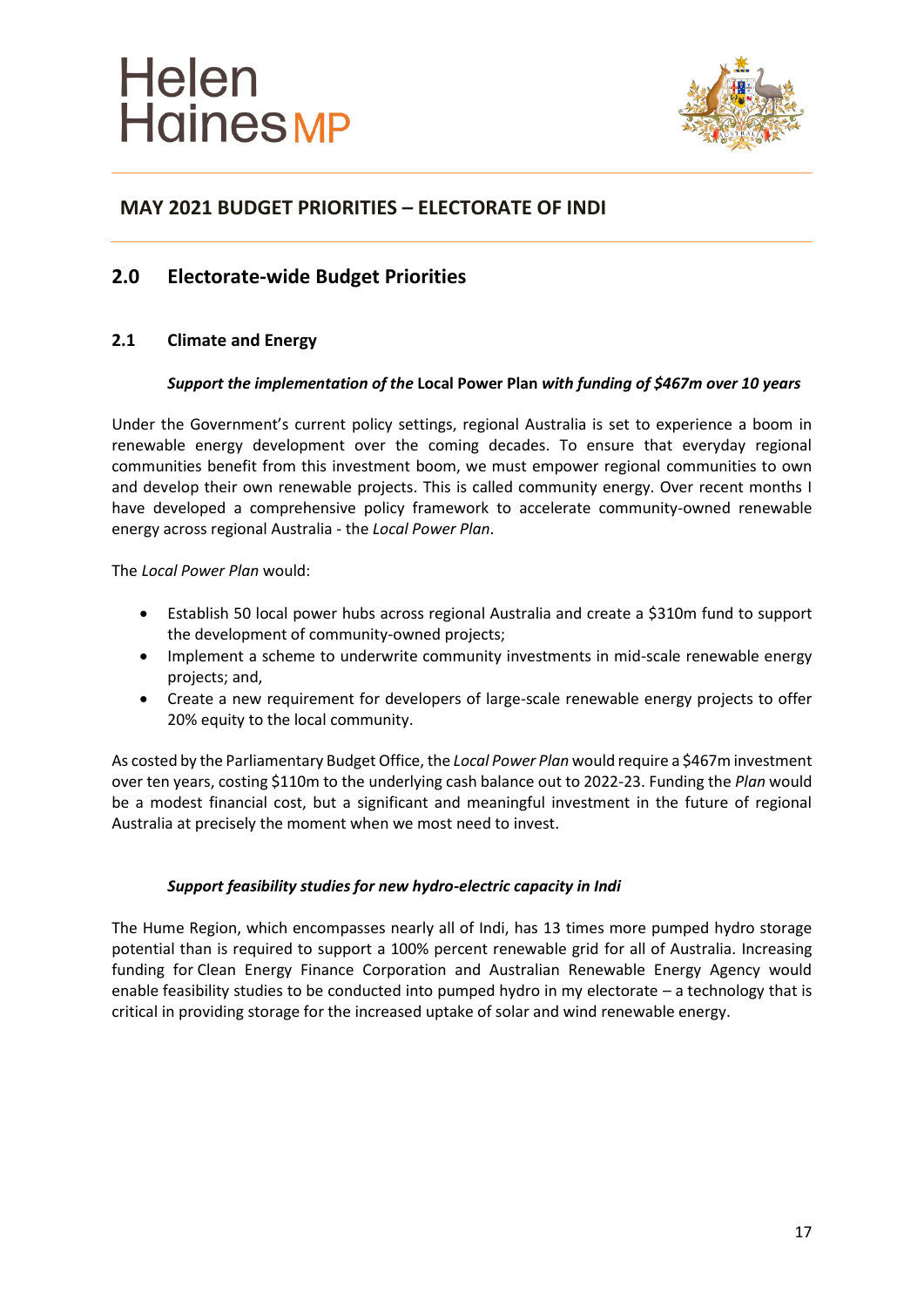

#### **2.2 Local government**

#### *Increase Financial Assistance Grants to 1% of Commonwealth taxation revenue to rural and regional local governments, including through innovative stimulus-geared schemes*

Commonwealth Government assistance to local councils through the Financial Assistance Grants program was last at 1% of Commonwealth taxation revenue (CTR) in 1996. I urge you to return Financial Assistance Grants to at least 1% of CTR to ensure regional councils can continue to provide adequate infrastructure and services programs. This could be through designated stimulus-driving initiatives where local governments are well-placed to lead immediate implementation, such as funding for a rural road and infrastructure maintenance program. This would be a timely and efficient use of public expenditure and provide a much-needed investment injection, as well as generate employment opportunities for regional and rural communities that position local councils as a critical player in the solution to the current economic situation.

#### **2.3 Rural Health and Aged Care**

#### *Fund more Home Care Packages to allow people to age safely in place*

The fragility of the residential aged care sector has been exposed by the coronavirus pandemic. The case for funding additional Home Care Packages has never been stronger. Supporting older Australians to age in place keeps them safe, healthy and independent, and out of residential care facilities for longer. As at September 2020, almost 100,000 senior Australians were waiting for access to their approved home care packages. Wait times for the packages have been an ongoing issue. In the three years to mid-2020, about 30,000 people died while waiting for services. One constituent waited over two years for her husband's Level 4 package. This is unacceptable. The Government should approve more Home Care Packages to reduce the wait list, particularly for people waiting for Level 3 and 4 packages, and ensure the almost \$1 billion of unspent funds is repurposed quickly to reduce harm to both providers and older Australians waiting for support to have a better quality of life.

#### *Implement the recommendations of the Multi-Purpose Services Review and increase the Flexible Care Subsidy*

The Multi-Purpose Service Program Review (MPS Review) made 13 recommendations to strengthen the MPS program. The Government should implement these as soon as possible to remove barriers to high-quality, sustainable and efficient aged care in regional and remote areas, notably:

- Recommendation 9: Review the Review the Commonwealth's approach to the funding of accommodation and other aged care infrastructure in MPS with the aim of increasing the number of co-located health and aged care services and the provision of facilities which meet contemporary standards and expectations
- Recommendation 10: Review all Commonwealth rural and remote health, aged care and related programs (operational and capital) that currently exclude MPS, assessing the rationale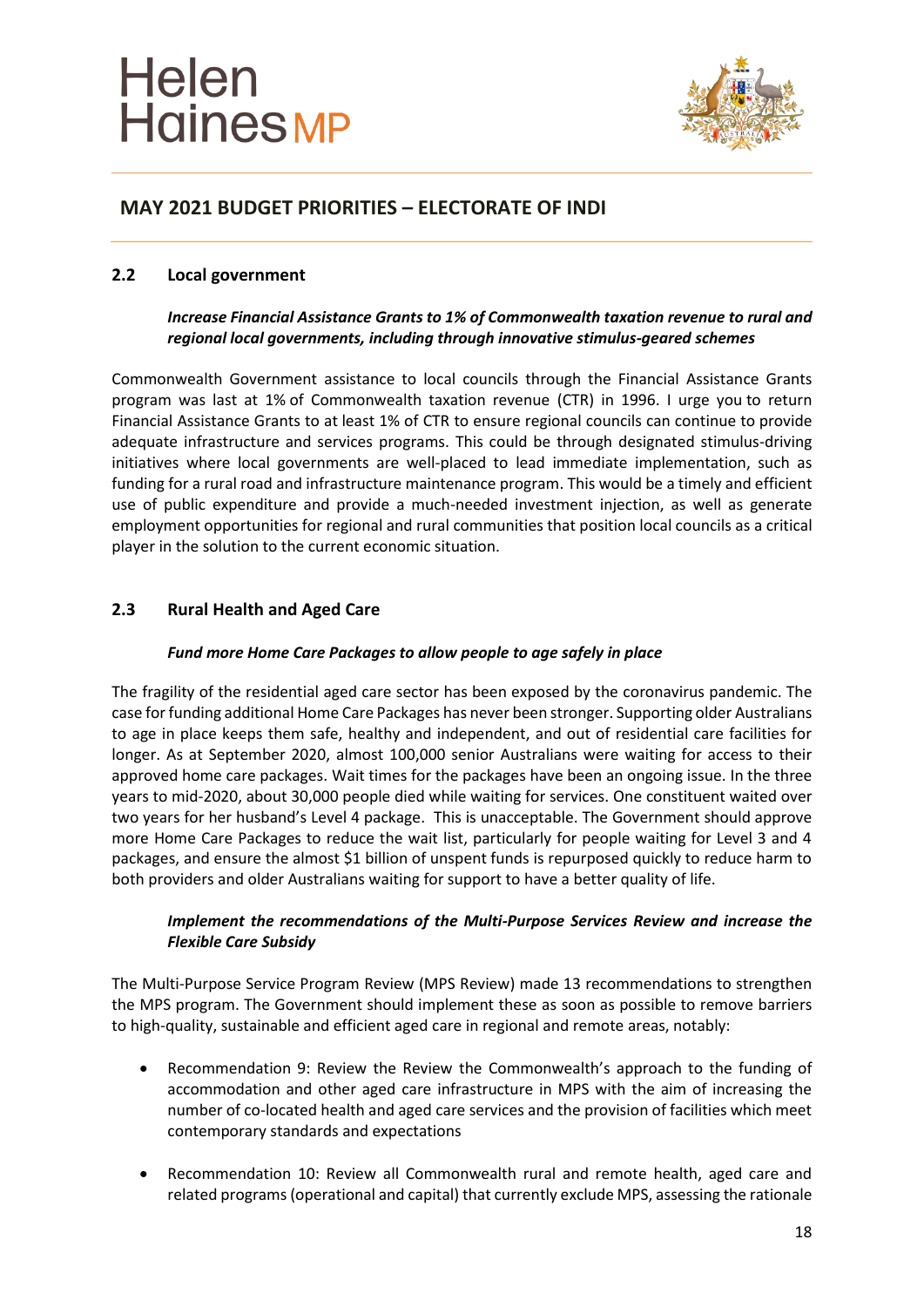

# **MAY 2021 BUDGET PRIORITIES – ELECTORATE OF INDI**

for that exclusion and assuming future inclusion of the MPS unless there is a public net benefit in retaining the current policy.

Corryong Health and Alpine Health fall under a Multi-Purpose Service Funding Agreement and provide integrated health and aged care services to the frail aged in regional and remote communities. However, the Commonwealth's contribution to these services, the Flexible Care Subsidy, has been frozen and has not kept pace with increasing resident acuity or complexity in regional settings, resulting in a funding shortfall that threatens quality of care and service viability. Increasing the Flexible Care Subsidy will allow these services to provide appropriate care for complex needs patients.

#### *Co-fund up to \$145 million for priority projects at Albury Wodonga Health*

There are a number of service and infrastructure upgrade projects in the pipeline at Albury Wodonga Health ranging from proof of concept through to shovel ready, listed below. The Government is encouraged to work in collaboration with state and local counterparts to realise the vision of these projects and usher in a new masterplan for the precinct in 2020-21.

| <b>PROJECT</b>                                                   | <b>DESCRIPTION</b>                                                                                                                                                                                                                                                                                                                                                                                                                                                                                                                                                                                                                                  | <b>CTH REQUEST</b>                  |
|------------------------------------------------------------------|-----------------------------------------------------------------------------------------------------------------------------------------------------------------------------------------------------------------------------------------------------------------------------------------------------------------------------------------------------------------------------------------------------------------------------------------------------------------------------------------------------------------------------------------------------------------------------------------------------------------------------------------------------|-------------------------------------|
| Women and<br>Children's Wing,<br>Albury Wodonga<br><b>Health</b> | A new, purpose-built women's and children's unit will<br>be constructed on the site of the Albury campus of<br>Albury Wodonga Health. The unit will provide the full<br>range of services to support childbirth including<br>antenatal clinics, outpatient services, birthing suites,<br>dedicated theatre suite, inpatient wards, special care<br>nursery and postnatal care clinics. Paediatric services<br>will be co-located allowing specialist staff to support<br>children who require hospital care or outpatient<br>services including oncology and therapy services.                                                                      | \$60 million<br>Open to co-<br>fund |
| <b>Community Services</b><br>Hub                                 | The project will provide easy access for community<br>members to a range of Community services provided<br>by AWH and its partners. It will deliver purpose built<br>infrastructure with improved ICT for the following<br>programs: Community mental health; Dental health;<br>Child and family health; Hospital avoidance programs;<br>Hospital in the home, post-acute care and community<br>nursing; Community Rehabilitation, Violence and<br>abuse prevention and support services; Pain<br>management program. Potential partners including<br>Aboriginal health services, General Practice, Day<br>surgery, and government social services. | \$40 million<br>Open to co-<br>fund |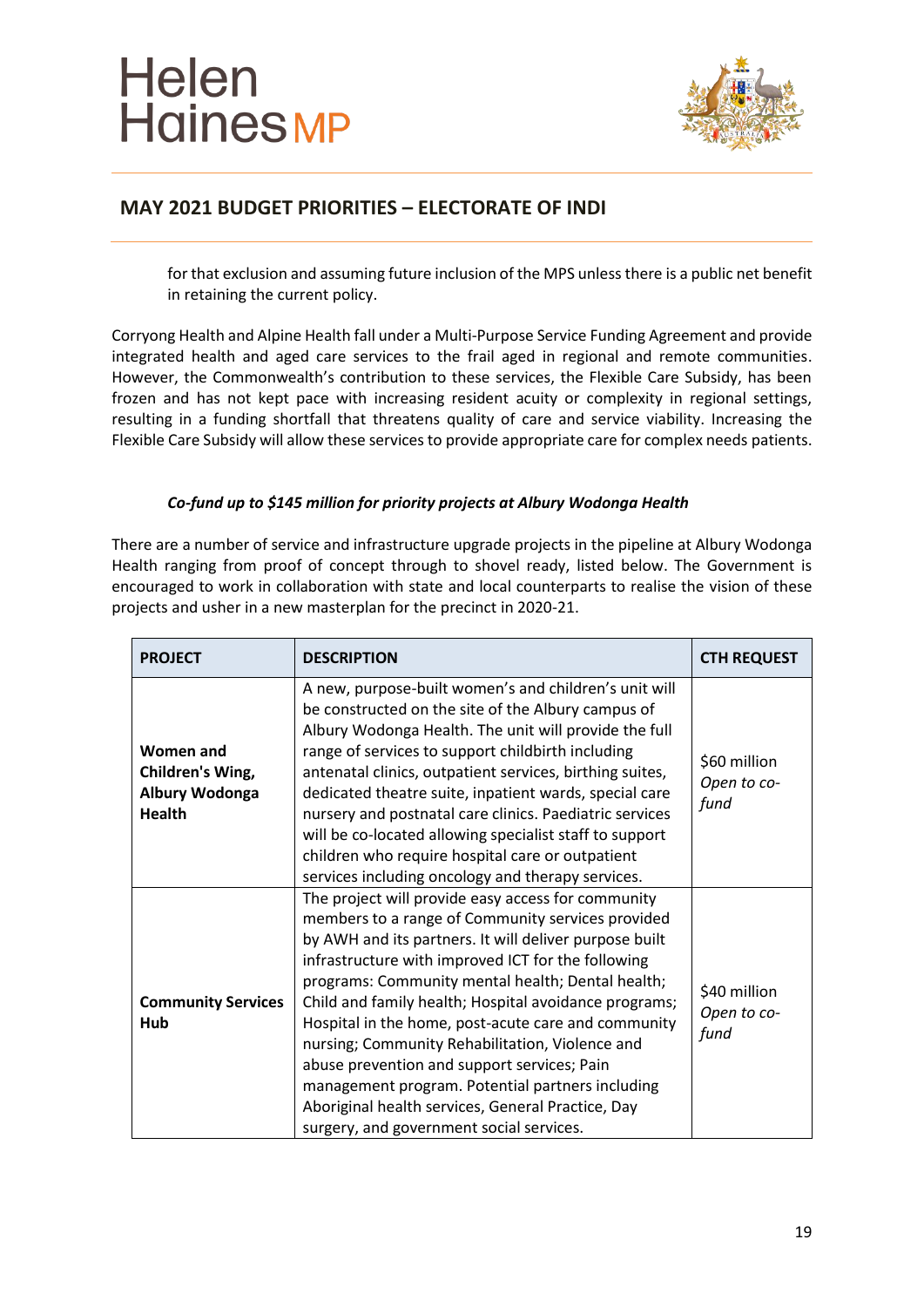# Helen<br>Haines MP



| <b>Research and</b><br><b>Education Hub into</b><br>health impacts of<br>natural disasters | A new, purpose-built research and education centre<br>will be developed on the site of, or adjacent to the<br>Albury campus of Albury Wodonga Health, consistent<br>with the Albury City Council's plans to develop a<br>health precinct in the area. The centre will provide<br>under-graduate and post-graduate student facilities<br>including a simulation centre to support clinical<br>training. AWH will work in partnership with the<br>university sector to establish a strong translational<br>research program including consideration of a<br>Australian Rural and Regional Natural Disaster Health<br>Research Institute to focus on the health impacts of<br>natural disasters including drought, bushfire and<br>pandemic and to develop new strategies in response. | \$40 million<br>Open to co-<br>fund                                                                  |
|--------------------------------------------------------------------------------------------|-------------------------------------------------------------------------------------------------------------------------------------------------------------------------------------------------------------------------------------------------------------------------------------------------------------------------------------------------------------------------------------------------------------------------------------------------------------------------------------------------------------------------------------------------------------------------------------------------------------------------------------------------------------------------------------------------------------------------------------------------------------------------------------|------------------------------------------------------------------------------------------------------|
| <b>Brain and Mind</b><br>Centre Albury -<br>Phase 2                                        | The new Brain and Mind centre opened in early 2020<br>and is providing community mental health and drug<br>and alcohol services from a modern, purpose-built<br>facility. Phase 2 would see the development of the<br>second floor of the building to accommodate 38<br>additional workspaces, training facilities, student work<br>areas, meeting rooms, storage and bathroom facilities<br>to support the colocation of AWH's mental health<br>access and immediate response teams and NSW TAFE<br>to provide on-site training for the mental health<br>workforce. This will create a one-stop shop for<br>consumers and integrated care opportunities.<br>Planning for Phase 2 is well progressed.                                                                               | \$0.5 million<br>Open to co-<br>fund                                                                 |
| <b>Pharmacy auto</b><br>dispensing cabinets                                                | AWH is introducing Pharmacy Auto Dispensing<br>Cabinets to deliver better operational services through<br>the digitisation of drug dispensing via automated<br>dispensing cabinets. These cabinets increase safety<br>and security for medication management and are<br>considered best practice in modern pharmacy.                                                                                                                                                                                                                                                                                                                                                                                                                                                                | \$0.8 million<br>Open to co-<br>fund                                                                 |
| <b>AWH Master Plan</b>                                                                     | AWH has recently completed a Clinical Services plan<br>which identifies the need for additional infrastructure<br>to deliver services to meet current and project<br>demand and to achieve its potential as a significant<br>regional referral centre. A master plan will be<br>completed in 2020/21 to determine the best location<br>for these services and to establish the basis for<br>business cases for future capital funding.                                                                                                                                                                                                                                                                                                                                              | \$0.3 million<br>provided by<br>NSW Health.<br>An additional<br>\$0.2 million<br>Open to co-<br>fund |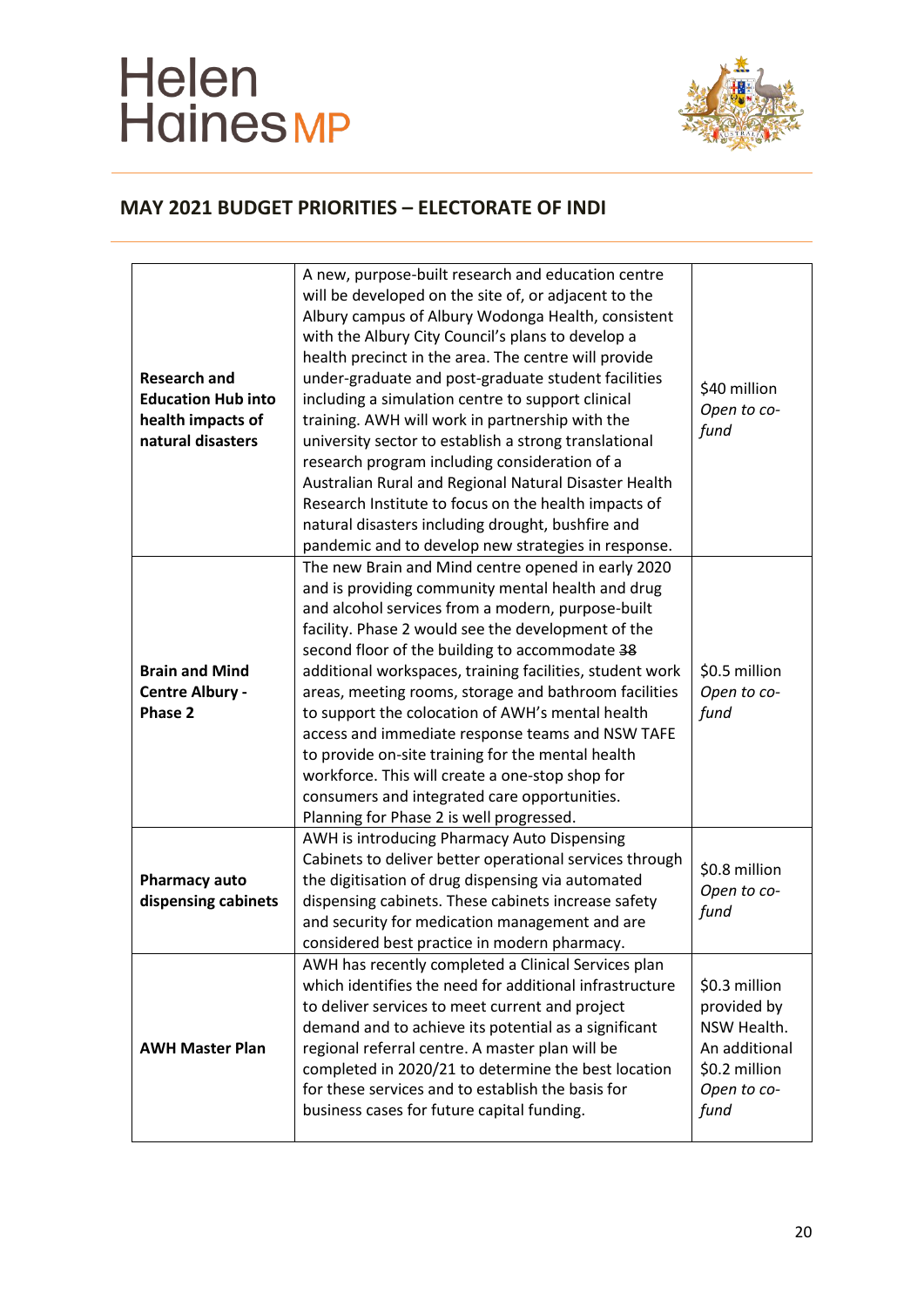

| <b>Mechanical services</b><br>upgrade | Foundation works need to occur across Wodonga<br>campus to allow its mechanical services including air-<br>conditioning, heating, electrical, fire and hydraulics to<br>support new facilities including the \$5 million<br>community hub and specialist clinics building and the<br>proposed \$12million mental health rehabilitation unit. | \$3 million<br>Open to co-<br>fund |
|---------------------------------------|----------------------------------------------------------------------------------------------------------------------------------------------------------------------------------------------------------------------------------------------------------------------------------------------------------------------------------------------|------------------------------------|
|---------------------------------------|----------------------------------------------------------------------------------------------------------------------------------------------------------------------------------------------------------------------------------------------------------------------------------------------------------------------------------------------|------------------------------------|

#### **2.4 Education**

#### *Invest \$27.96 million in the Mansfield Autism Statewide Service*

Mansfield Autism Statewide Services has supported Victorian families living with autism for 50 years and are 'bursting at the seams'. Demand for services at MASS far outstrips supply. Their \$30 million masterplan for the recently purchased 100 acres in Mansfield will future proof the service, doubling employment and directly generating over 80 new FTE, stable and ongoing jobs, more than doubling client numbers, creating over 3000 new respite nights and up to 150 new training placements.

MASS requires capital expenditure assistance to realise their vision including Project Education: a new term placement and day school, Project Retreat: built accessible cabins and conference training centre, Project Residence: client residential facilities for placement, acute, respite and permanent care and Project Recreation: equine therapy and outdoor recreation facilities including a pool, sport hub, walking and bike tracks along with sensory gardens and a seed propagation work experience business.

Cost Benefit analysis return on investment is 1.6 with \$127 million in socioeconomic benefit over 10 year life of project across a diversity of portfolios including regional development, health, youth, family, disability, education and tourism. The project has now received planning approval from the Victorian Government.

This project was a priority opportunity in previous budget submissions, and remains a priority.

#### *Fund priority actions in the National Regional, Rural and Remote Education Strategy*

The Napthine Review has provided a blueprint for improving educational outcomes for rural students and has the backing of regional universities in my electorate such as La Trobe University and Charles Sturt University. While some of the Napthine Review recommendations were supported under the Jobs-ready Graduates package, I urge you to commit funding to implementing the recommendations in full.

#### *Conduct a second Local Schools Community Fund round and increase funding to rural, regional and remote electorates with higher numbers of schools*

The first Local Schools Community Fund identified a huge demand for funding for small capital projects in my electorate. As a large regional electorate covering 29,187 $km^2$  Indi has 125 schools, more than the average outer regional electorate and more than double the national average. The \$200,000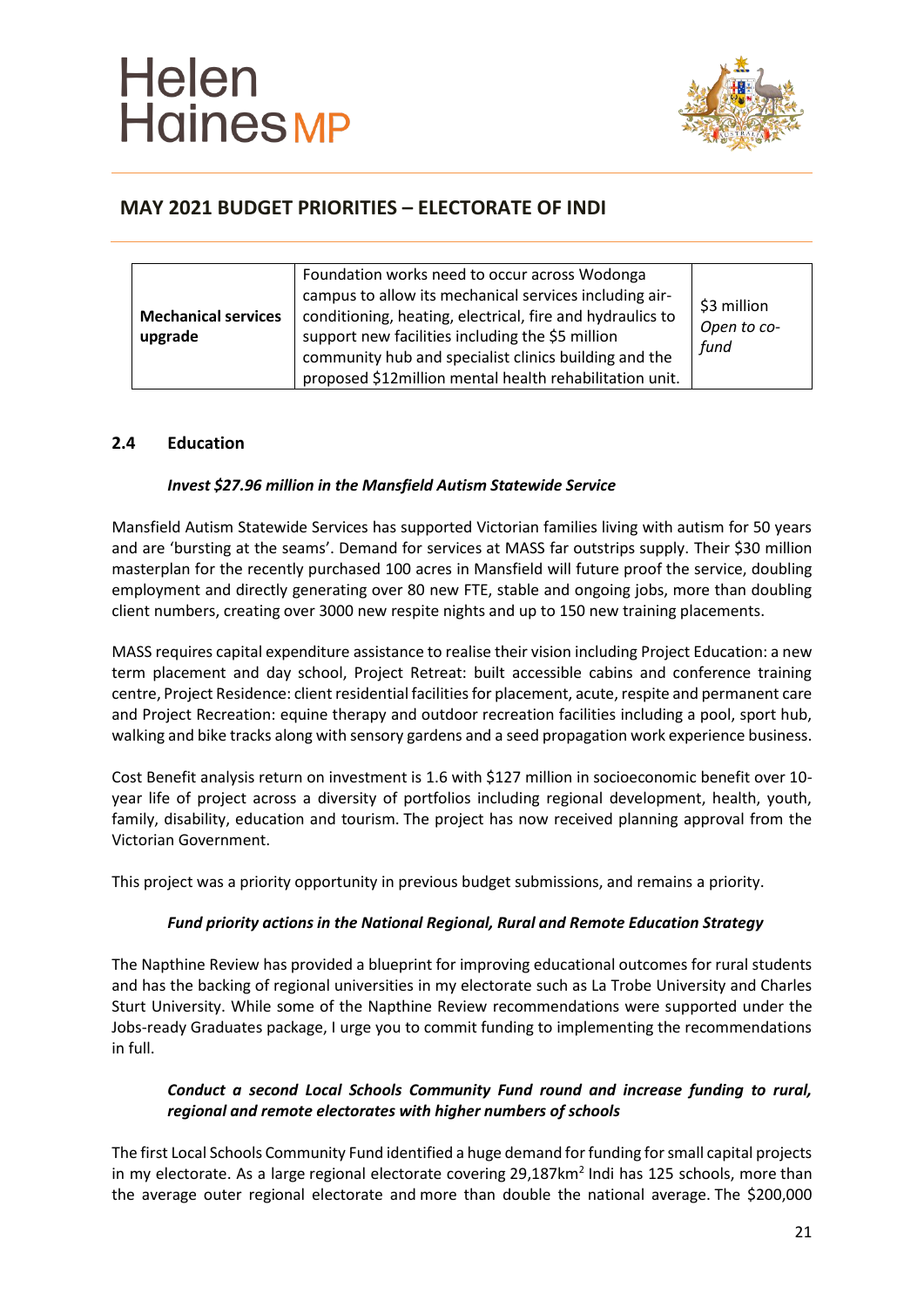

# **MAY 2021 BUDGET PRIORITIES – ELECTORATE OF INDI**

funding in this round did not come close to meeting the \$1.1 million worth of applications. A second round will help address need for vital services and infrastructure such as air-conditioning, computer or ICT facilities and counselling or youth mental health support. A tiered funding model, where electorates with higher numbers of schools receive more funding, should be considered.

#### *Increase the maximum Child Care Subsidy from 85% to 95% to ensure universal access to affordable childcare and boost employment*

Childcare providers in Indi – as in many parts of regional and metropolitan Australia – have been severely impacted by the COVID-19 pandemic. Many providers in Indi are council-run, which meant they were excluded from JobKeeper and severely disadvantaged by the Relief Package introduced by the Government in April. Many providers nationally are now facing reduced attendance rates, and many parents who have lost work are now being priced out of childcare. This not only affects childhood education outcomes but is a significant drag on employment at precisely the worst time.

I have costed a policy with the Parliamentary Budget Office that would increase the maximum Child Care Subsidy from 85% to 95% at a cost of around \$1 billion a year over the forward estimates. This would be an important economic reform to support jobs in our recovery, and would support women disproportionately affected by job losses as a result of this pandemic to enter the labour force.

#### *Establishing a Wodonga Education First Youth Foyer*

The Wodonga Education First Youth Foyer (EFY Foyer) proposal is a partnership between seven key organisations for the provision of accommodation, support services, community engagement and education opportunities for the region's most vulnerable young people.

The proposal requires the construction and operation of an accommodation facility, housing 40 studio bedrooms for youth, experiencing or at risk of, homelessness. Participants will have access to affordable housing, government funded training and ongoing personal and educational support.

Wodonga TAFE is seeking **\$12 million** of Government and/or philanthropic funding contributors for the construction of the Youth Foyer and **\$2 million per annum** for ongoing operational and youth support services.

Youth Foyers provide integrated learning and accommodation for young people who are at risk of or experiencing homelessness with the aim of:

- Reducing the number cycling through the housing and homelessness system
- Increasing the number completing education qualifications and gaining productive employment
- Supporting young people to transition out of the EFY Foyer into private rental or other mainstream forms of accommodation such as student accommodation or with relatives.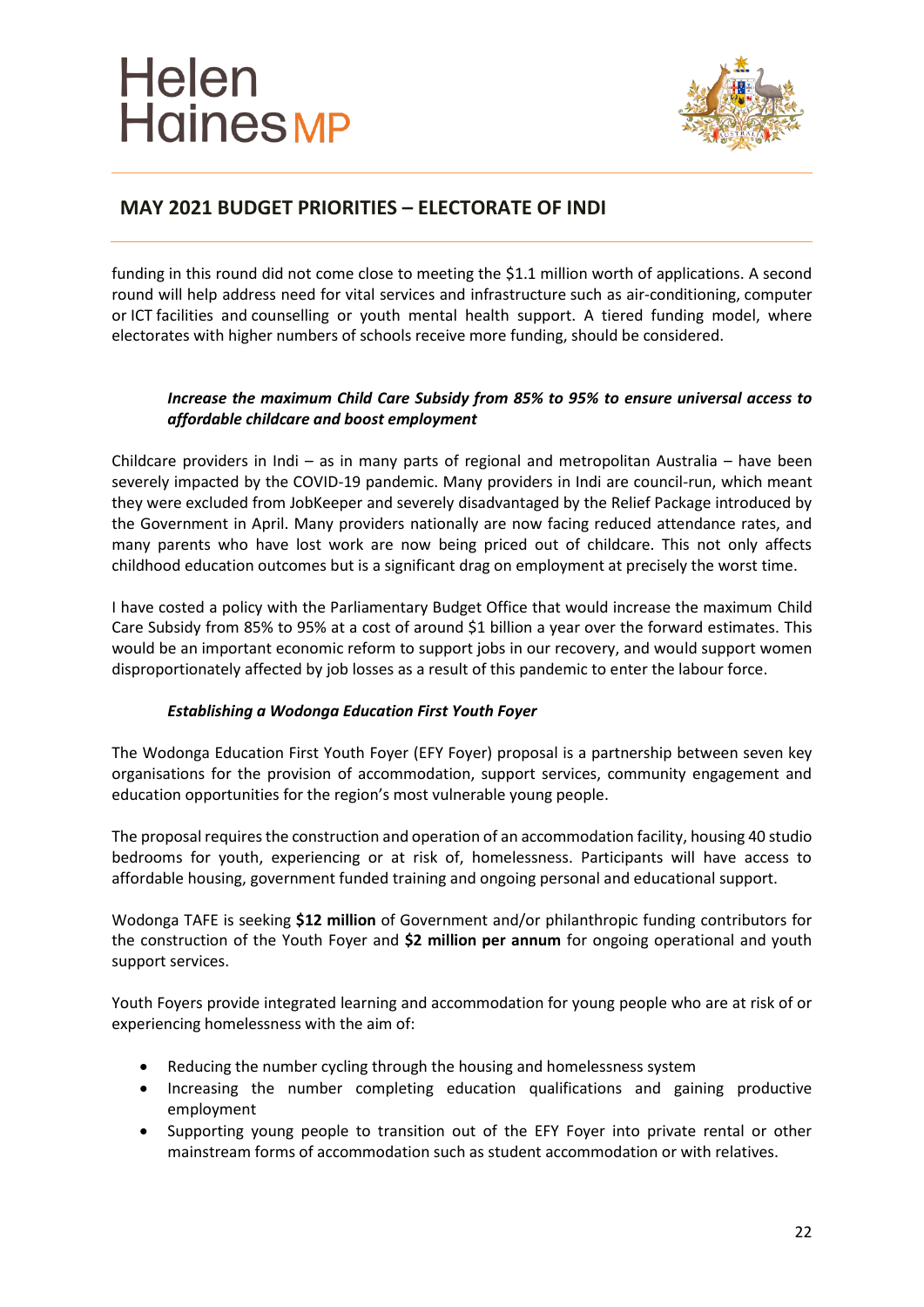

# **MAY 2021 BUDGET PRIORITIES – ELECTORATE OF INDI**

EFY Foyers achieve this by providing the time, personal attention, mentoring, coaching and access to the opportunities required to develop education and training pathways to employment and independent living. The proposed site will be located on Wodonga Institute of TAFE land at McKoy Street in West Wodonga, with both vocational and higher education in close proximity. La Trobe University is just a few minutes' walk away, and local public transport readily available.

#### *Expansion of the Wodonga TAFE Logic Campus at Barnawartha North*

Wodonga TAFE is recognised as the leading driver training organisation by Defence and the Transport and Logistics Industries. An opportunity now exists to expand and modernise the facility to meet emerging and future Industry needs. Wodonga TAFE seeks funding to expand the infrastructure and capability of the Logic Campus, providing a purpose-built training and vehicle testing facility for the future of defence, transport industry and emergency services. \$6.6 million is required to acquire 66.1 hectares of land, the first tranche of the expansion, with total cost of \$47.5 million + GST to develop a purpose-build and comprehensive national training facility. This project will create regional sustainable economic growth, employing 90 new employees with 35 additional instructors, while delivering a cost-effective driver training program for a range of Commonwealth clients that meets identified Government needs.

The project is budgeted at **\$47.5 million + GST**, and is open to co-fund arrangements between the Commonwealth and State Governments

#### *Boost support for children and families' learning in Benalla*

Benalla ranks in the top 5% of most-disadvantaged postcodes in Victoria. Tomorrow Today's Education Benalla Program (EBP) goal is to reduce disadvantage in Benalla and district by improving the educational outcomes of all children. It is a nationally significant place-based program.

The Parents Early Education Partnership (PEEP) is EBP's flagship initiative. It is a wraparound program that links families to community, literacy, developmental and social activities, and to referral agencies where needed. It currently reaches an extraordinary 80 per cent of Benalla families who have young children from birth to preschool age, and it is developing additional outreach activities to reach even more during COVID. The program recognises and supports the role of parents/carers as their child's first and most important educator, building parents' skills and knowledge around child development via facilitated discussion groups and child playtime.

PEEP is seeking **\$175K per year for 3 years** to mitigate the impacts of the pandemic and ensure that the improvements in child development outcomes achieved in Benalla to date are not lost, but are further improved. Government funds will be matched by philanthropic funding, making up the total annual budget of \$350K.